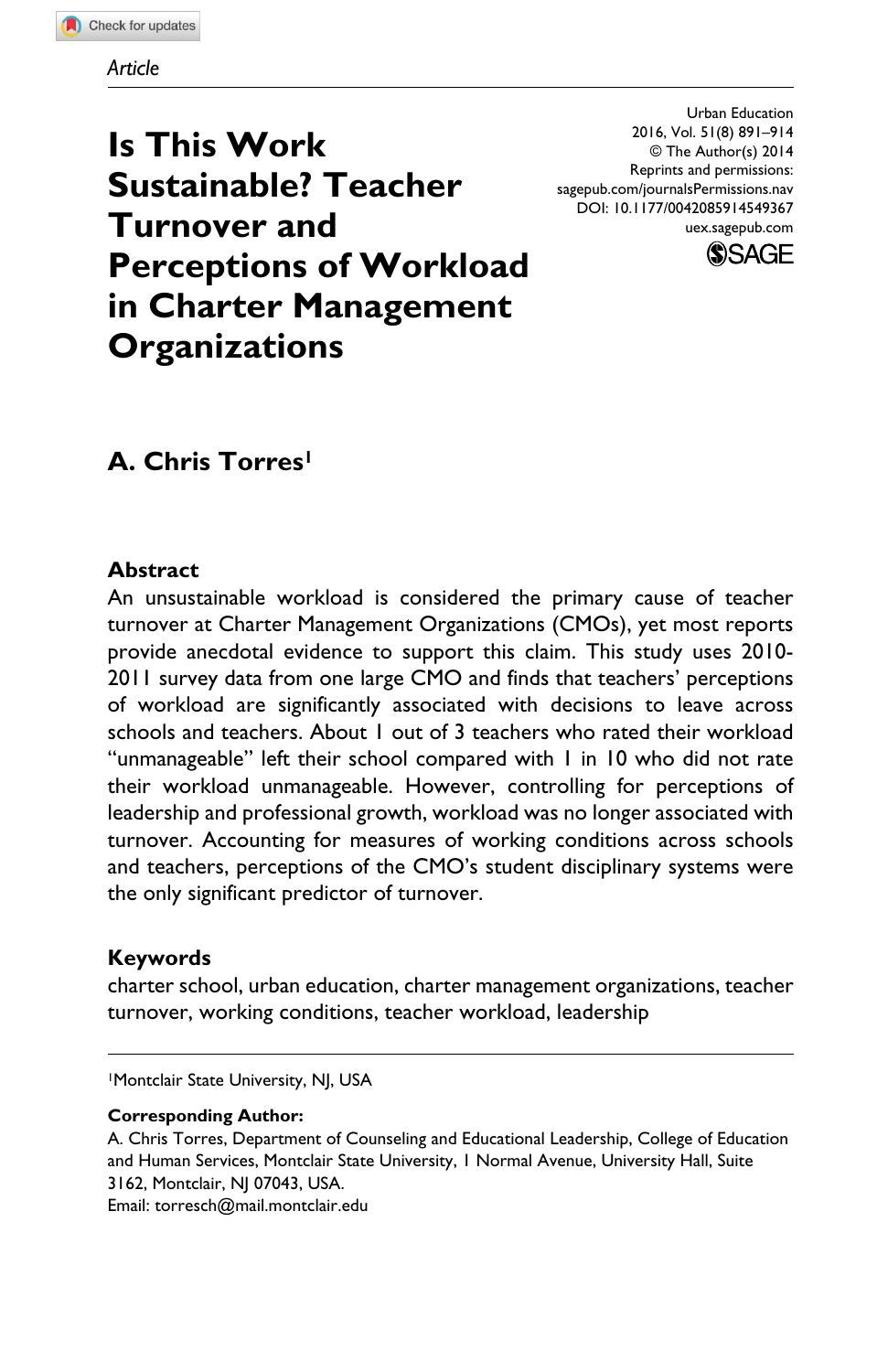## **Introduction**

Charter Management Organizations (CMOs), defined as non-profit organizations that manage multiple charter schools with a home office offering centralized support, now operate about one third of all charters in the country, and many are receiving considerable public and philanthropic money to replicate high-achieving education models for low-income students (Farrell, Wohlstetter, & Smith, 2012). CMOs are concentrated in urban areas: According to a national study on CMO schools, they serve larger percentages of Black and Hispanic students (91% vs. 76%) and students who qualify for free or reduced-price lunches (71% vs. 64%) compared with other schools in their districts (Furgeson et al., 2011). Similar to the broader charter school sector, there is substantial variability and heterogeneity across CMO schools in terms of their practices and effectiveness (Scott & DiMartino, 2011; Wohlstetter, Smith, & Farrell, 2013; J. L. Woodworth & Raymond, 2013). However, CMOs that are achieving significant academic success with lowincome students of color receive special attention because some see them as a successful and replicable school model that can be scaled up within the charter sector (Fabricant & Fine, 2012; Fryer, 2011; Whitman, 2008; Wilson, 2009; J. L. Woodworth & Raymond, 2013).

Some characteristics of CMO charter schools that are associated with higher than average academic achievement for urban, low-income students are longer school days and school years, a culture of high expectations for teachers and students, frequent teacher observation/coaching, and schoolwide disciplinary systems (e.g., merits/demerits or "paycheck" systems) to reward or punish specific student behaviors that must be frequently enforced and monitored by teachers (Angrist, Pathak, & Walters, 2011; Fryer, 2011; Lake et al., 2012; Merseth, 2009; Tuttle et al., 2013; Whitman, 2008; Wilson, 2009). Although expectations for teachers and students can promote school effectiveness, they may also contribute to teacher burnout in the CMO sector (Brill, 2011; Lake, Dusseault, Bowen, Demeritt, & Hill, 2010; K. R. Woodworth, David, Guha, Wang, & Lopez-Torkos, 2008). To date, there is very little empirical data to test to what extent teacher burnout is associated with turnover in CMOs, especially after taking into account differences between schools, teachers, and perceptions of working conditions in CMOs. The literature on teacher turnover consistently finds that working conditions, particularly perceptions of leadership, are among the strongest predictors of teacher retention and turnover across various teachers and schools (Boyd et al., 2011; Ingersoll, 2001; Johnson, Kraft, & Papay, 2012; W. H. Marinell & Coca, 2013). Therefore, the extent to which one's workload is associated with turnover should simultaneously consider teachers' perceptions of their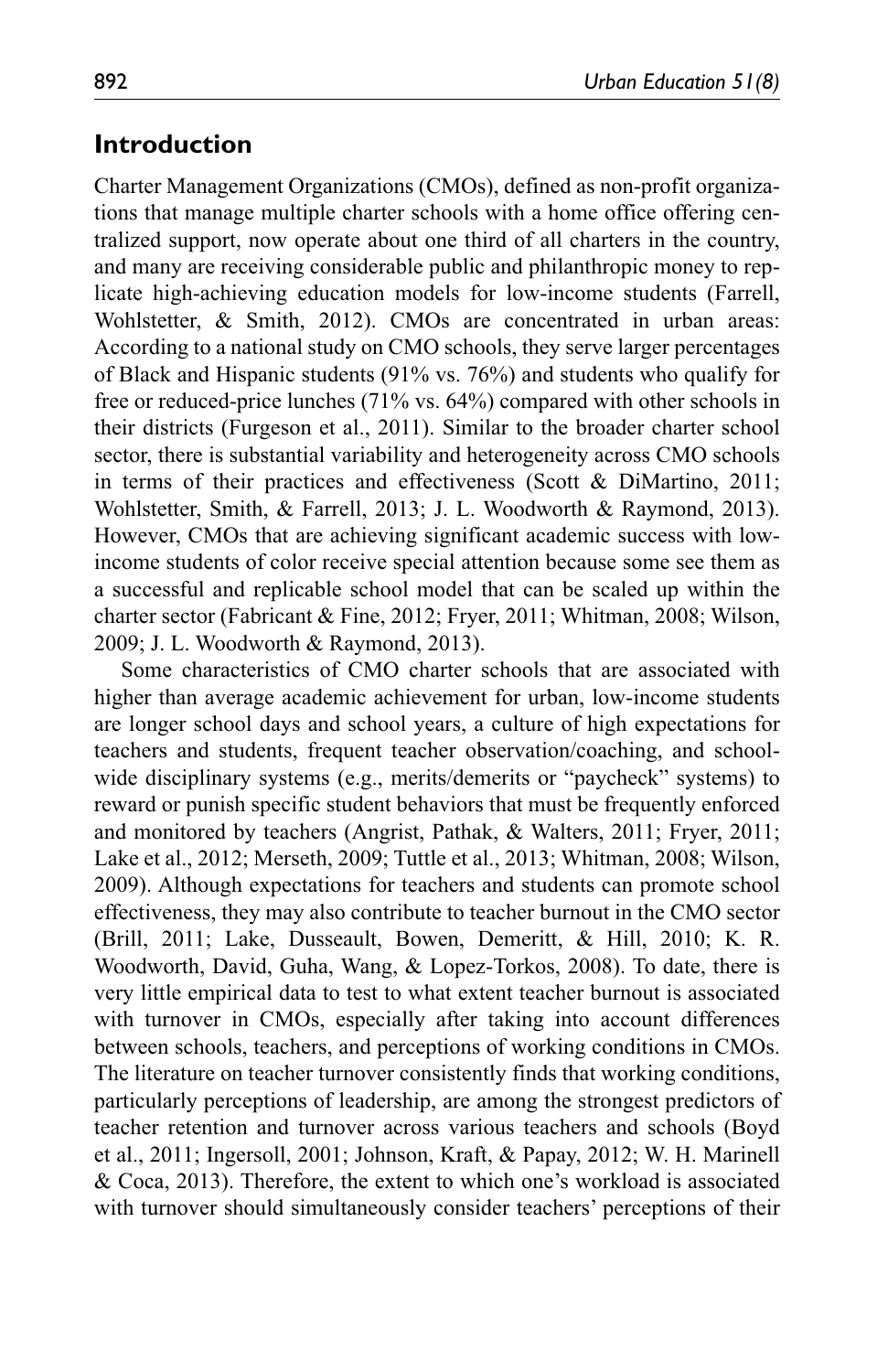school environments and leaders. This study accounts for these perceptions to take a more nuanced look at the workload effect using 2010-2011 survey data from one large CMO operating over 25 schools in the United States.

Despite widespread support for CMOs to scale up existing schools and disseminate best practices, there is very little research examining the ability of these organizations to functionally grow (Farrell et al., 2012). Recently, researchers have noted that studies of human capital in CMO settings can help determine how sustainable CMOs are as a "long-term solution" (Wohlstetter et al., 2013, p. 134). CMO leaders themselves express concerns over being able to recruit and develop enough high-quality teachers and leaders while retaining effective ones (Furgeson et al., 2011; Wilson, 2009). Other reports indicate that some CMOs have an inadequate pipeline of school leaders and face a looming shortage of willing and able teachers on the horizon (Hassel, Hassel, & Ableidinger, 2011), which is contributing to a decrease in their rate of growth since 2009 (Furgeson et al., 2011). CMOs are partnering with organizations like *Teach for America* (TFA) to increase teacher and leader supply (Chadwick & Kowal, 2011), but teacher turnover is an equally important and poorly understood barrier to the growth and quality of CMO schools.

Some have questioned whether teacher turnover is a problem specifically for charter schools that have systems and policies that may help them deal with high turnover (Lake, 2007). For example, Merseth (2009) illustrated how some high-performing charter schools approach the issue of teacher turnover and retention differently. Administrators at Roxbury Prep and MATCH charter schools, two high-performing schools in Boston, "indicate that teacher turnover is not necessarily a problem they feel they need to remedy" (p. 160). Instead, they accept turnover of even their best teachers as a given, carefully systematize their curricula to support new staff, and place remaining veteran teachers in key positions. Other schools prioritized teacher retention and took actions to keep their best teachers because, as one administrator put it, "there is something lost in the school culture, in the quality of the curriculum" (p. 161).

Regardless of each school's approach to teacher retention, many CMOs have difficulty finding teacher candidates because of their highly defined standards for hiring. For instance, school leaders in Merseth's (2009) study screened for candidates with "youthful energy," and high initial alignment to the school's mission, policies, and goals (Merseth, 2009, pp. 155-156). A recent Mathematica study showed that 86% of middle school principals in more than 20 Knowledge is Power Program (KIPP) schools reported teacher vacancies being difficult to fill—citing insufficient qualifications, candidates not being a good fit for the school culture or goals, and vacancies in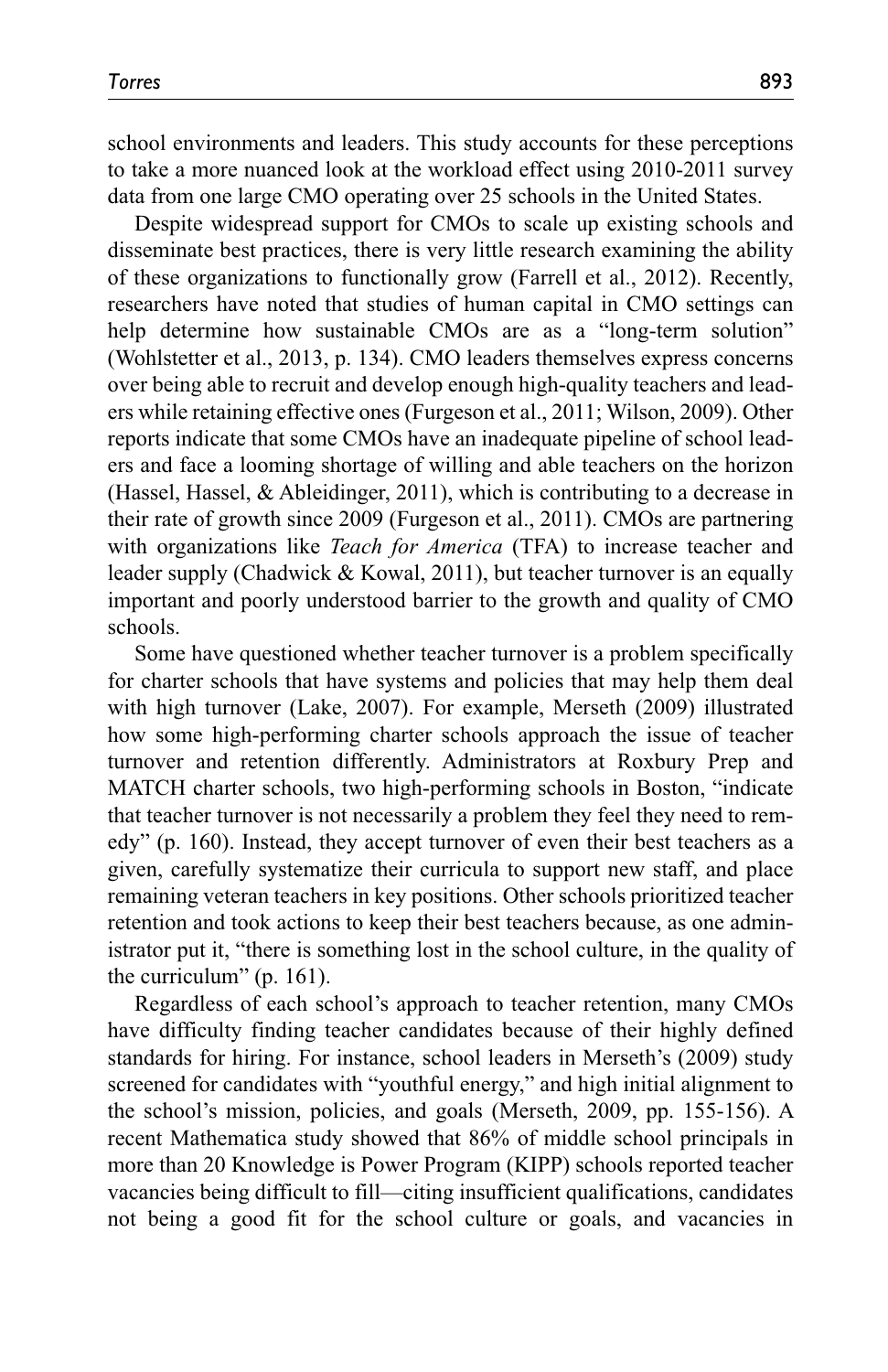high-need areas (Tuttle et al., 2013). Such specificity facilitates success in implementing the vision of school leadership or an organization, but narrows the pool of potential candidates (DeArmond, Gross, Bowen, Demeritt, & Lake, 2012). A narrow definition of teacher–organization fit limits the supply of desirable teacher candidates and can exacerbate the problem of turnover because of the difficulty of replacing a departing teacher. So although the mentality toward turnover illustrated by Merseth at MATCH and Roxbury Prep might be an acceptable or functional approach for individual schools, it may be far less sustainable in the context of growing CMOs that can struggle to recruit, hire, and develop enough willing and able staff in new *and* existing schools. In preliminary case studies, Robin Lake and colleagues (2010) found that CMOs that are seeding new schools with experienced staff from other schools in the network can "struggle to maintain quality in the older schools that lose staff" (p. 55). High teacher turnover in this context puts a strain on the ability of the CMO to "scale up," or grow while staffing multiple schools with high-quality people. In this context, it is critical to measure the degree to which teachers are burning out because of a heavy workload and whether this effect can be mediated. Examining this could help CMOs find solutions to keeping more of their teachers without compromising their organizational cultures.

The next section briefly reviews the role of working conditions (particularly teachers' perceptions of school leadership) in predicting turnover and makes the case for including perceptions of workload as a key working condition in CMOs.

# **Literature Review**

### *Teacher Turnover and Perceptions of Leadership*

Hiring and retaining high-quality teaching staff for urban schools serving low-income students of color continues to be a massive challenge (Ingersoll & Merrill, 2012). These schools experience higher than average teacher turnover and are most frequently assigned the least experienced, least effective teachers (Allensworth, Ponisciak, & Mazzeo, 2009; Borman & Dowling, 2008; Ingersoll, 2001; W. H. Marinell & Coca, 2013; Ronfeldt, Loeb, & Wyckoff, 2013; Sanders & Rivers, 1996). Moreover, between 1998 and 2008, teacher turnover in high-poverty, high-minority, urban schools has increased by 41% (Ingersoll & Merrill, 2012).

Recent studies offer significant and rigorous evidence that a school's working conditions can have a profound influence on teacher turnover regardless of school type or student demographics (Allensworth et al.,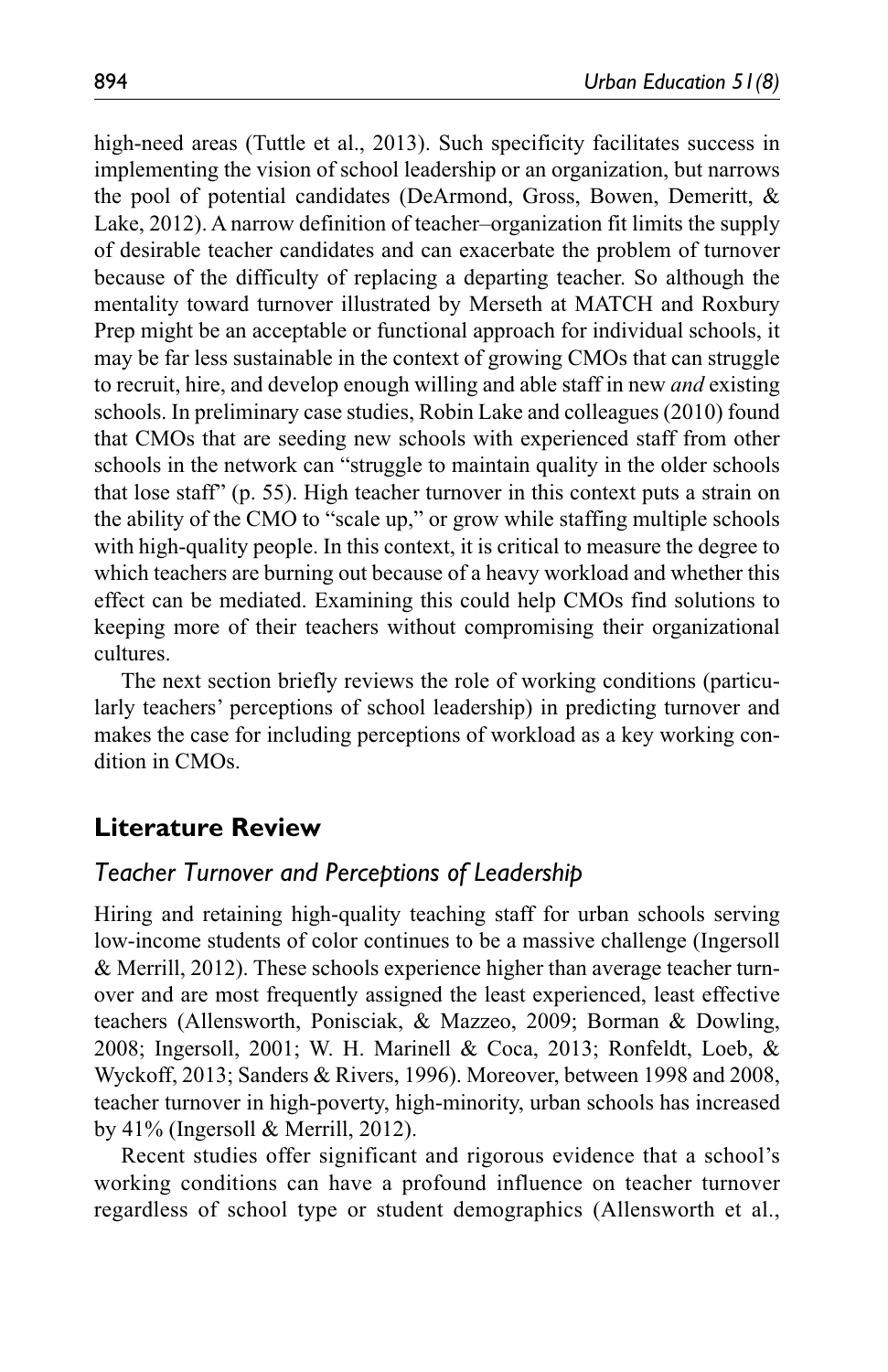2009; Boyd et al., 2011; Johnson et al., 2012; Ladd, 2011; W. H. Marinell & Coca, 2013). Perceptions of principal support and leadership are among the strongest, most significant predictors of teacher stability and turnover (Allensworth et al., 2009; Boyd et al., 2011; Johnson et al., 2012; Ladd, 2011; W. H. Marinell & Coca, 2013). For example, studies by Ladd (2011) and Boyd and colleagues (2011) found that, controlling for student composition and various measures of working conditions and school climate, perceptions of leadership and administrative support are the strongest predictors of intentions to leave and turnover for experienced and novice teachers. As school leadership has such a strong and mediating effect on teachers' decisions to leave, it is important to account for these perceptions in an assessment of the effect of workload on teachers' decisions to leave CMO schools.

### *Teacher Turnover and Workload in CMOs*

Multi-year averages show that teacher turnover in charter schools is around 20% to 25% nationally and in various state contexts (Gross & DeArmond, 2010; Miron & Applegate, 2007; Silverman, 2012, 2013; Stuit & Smith, 2010), which is about twice as high as the national average at traditional urban public schools (Stuit & Smith, 2010). Available data show similar turnover rates in CMO schools. Average CMO turnover rates were around 20% for the 17 CMO schools funded by the New Schools Venture Fund, and some leaders reported 35% annual turnover rates (Furgeson et al., 2011). Twentyseven percent of teachers in KIPP schools nationwide left their classroom teaching position in 2010-2011 (KIPP Foundation, 2012) and 32% did in the 2011-2012 school year (KIPP Foundation, 2013). While these reports and studies are important to describing and understanding charter school teacher turnover, there is wide variation between different *types* of charter schools in terms of student achievement (Hoxby, Murarka, & Kang, 2009; Woodworth & Raymond, 2013), characteristics of students and teachers, their mission and purpose, expectations for teachers, and organizational factors such as the length of the school day (Fryer, 2011). These differences can result in variation of teacher turnover rates and reasons for leaving. For example, Stuit and Smith (2010) find that conversion charter schools, or charters that are converted from traditional public schools to charter schools, have lower odds of teachers leaving compared with other types of charter schools, likely because of differences in personnel policies (i.e., the types of teachers they are able to hire when they convert to charter status, or differences in unionization). Other studies have attributed some charter school teacher turnover to a lack of job security (Gross & DeArmond, 2010; Miron & Applegate, 2007) which could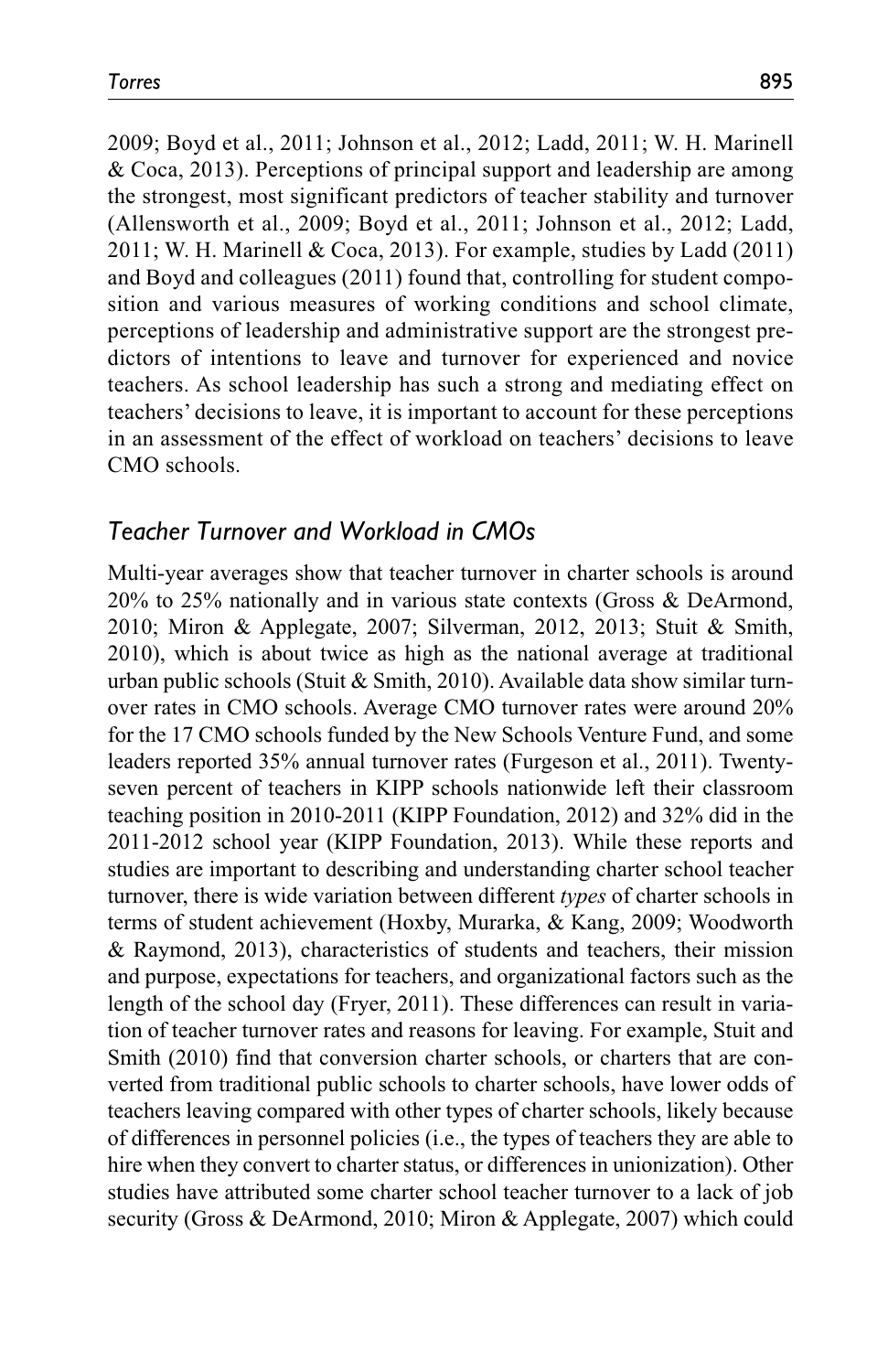be a reflection of differences in the types of teachers in their sample and not as relevant for younger teachers who may have different expectations about their own job security or teaching as a career (Johnson & The Project on the Next Generation of Teachers, 2004). CMOs have been described and assessed for their impact on student achievement (Furgeson et al., 2011; J. L. Woodworth & Raymond, 2013), but their practices and characteristics have not been empirically linked to teacher turnover. Because of potential differences between CMOs and other charters as well as the growth, size, and calls for replication that characterize the CMO sector (Fabricant & Fine, 2012; Farrell et al., 2012), it is increasingly important to examine these outcomes within it.

Teachers across all kinds of charter schools report higher workloads than teachers in traditional public schools. Ni (2012) used 2003-2004 *Schools and Staffing Survey* (SASS) data to show that charter and traditional public school teachers compared through matched schools with similar characteristics (e.g., location, student demographics) perceive their working conditions to be similar in many regards, but charter school teachers reported workloads about one fifth of a standard deviation higher than that in traditional public schools. Expectations for teachers' work may be especially high in CMO models that rely heavily on young, energetic teachers who often work 60 to 80 hours a week, which can lead to "an intensity of work effort that *could* [emphasis added] translate to teacher burnout and high turnover rates" (Lake et al., 2010, p. 58). Other reports show that "burnout" is the most frequently cited example teachers give for leaving certain KIPP charter schools (K. R. Woodworth et al., 2008) and newer charter schools (Vasudeva & Grutzik, 2002) due to the intensity of effort and amount of time teachers must put into their jobs. One study found an association between teachers' working hours and the likelihood of turnover across school types. Stuit and Smith (2010) found that the odds of teachers who worked more than 60 hours a week leaving are 1.6 times greater compared with teachers who worked fewer than 60 hours a week after accounting for a variety of teacher characteristics, school characteristics, and organizational conditions. In theory (and up to a certain threshold of hours), the number of hours a teacher works could be less important than their *perception* of that work. For instance, an organizationally committed teacher could feel deeply engaged working more than 60 hr a week. This could be true for some CMO teachers who go through intensive hiring processes, know what is expected of them, and are a good fit for their organization or school. As perceptions influence the likelihood of leaving, examining how teachers perceive their workload is as important as accounting for the number of hours they work.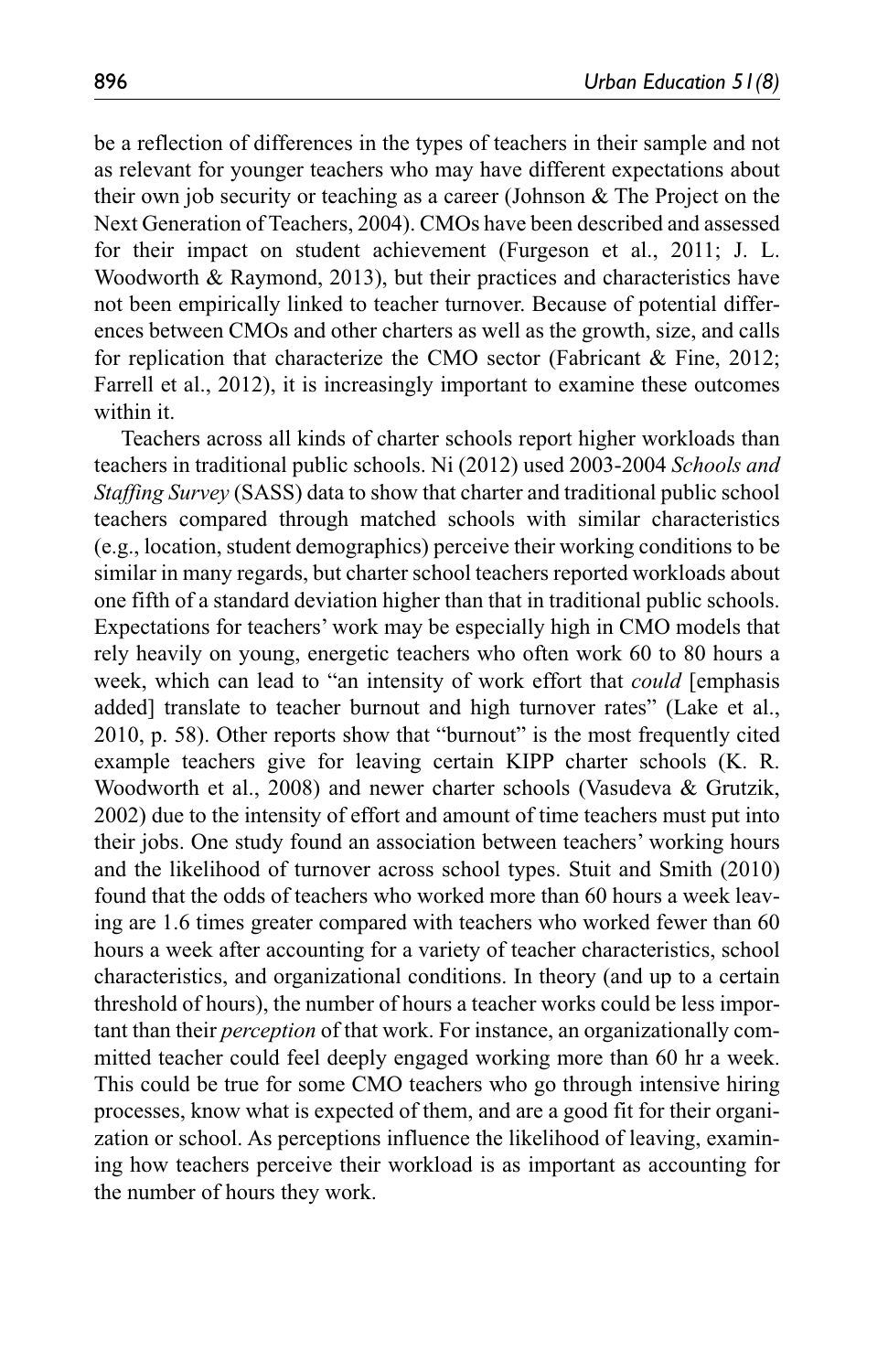### **Data Sources**

This study uses de-identified mid-year survey data from school year 2010- 2011 administered anonymously by a CMO central office to about 25 of their schools.1 The CMO used the data formatively to help principals understand and improve working conditions for staff and wanted a more in-depth analysis of the relationship between working conditions and turnover across their schools. Because of a self-identified culture of high expectations and long working hours required to create successful, college preparatory schools for low-income children of color, they were especially interested in looking at how teachers perceived their workload and how this perception influenced turnover.

Mid-year survey data were paired by the organization with each teacher's decision to stay at or leave their classroom teaching position at the end of the year as well as available teacher and school characteristics. The survey was completed by 78% of all teachers at the CMO (*n* = 398). All of the schools had some missing survey data, with relatively similar distributions of missing data and percentages of leavers across schools. As one check against nonresponse bias, the voluntary turnover rates of responders were compared with the voluntary turnover rates of non-responders. The turnover rate of teachers who responded voluntarily (13%) is equivalent to the voluntary turnover rate of teachers who did not respond (13%), showing that teachers who did not complete the survey did not differ in terms of the outcome variable.

Involuntary leavers  $(n = 15)$  were omitted from the analysis. Although involuntary leavers are clearly important to consider in terms of assessing the overall costs of turnover, the purpose of this study is to identify patterns regarding why teachers *voluntarily* leave their classroom teaching positions, and how workload is related to that decision. Involuntary leavers could also be more satisfied with their jobs than voluntary leavers, thus obscuring my ability to understand why teachers chose to leave. Therefore, a dichotomous variable was created with "stayers" in one group  $(= 0)$  and "leavers" in the other  $(= 1)$ , excluding involuntary leavers. For the purpose of the analysis, I considered leavers to be teachers who voluntarily left and no longer work at the CMO.

Workload and voluntary turnover were represented as dichotomous variables in the analysis, and responses to survey questions were used to create measures of organizational conditions (see Table A1 in the appendix for full definition of measures). An exploratory factor analysis was conducted to identify empirically the underlying relationships between questions in the survey, to reduce the number of variables in the regression models, and to eliminate the potential for multicollinearity. Principal axis factoring (PAF)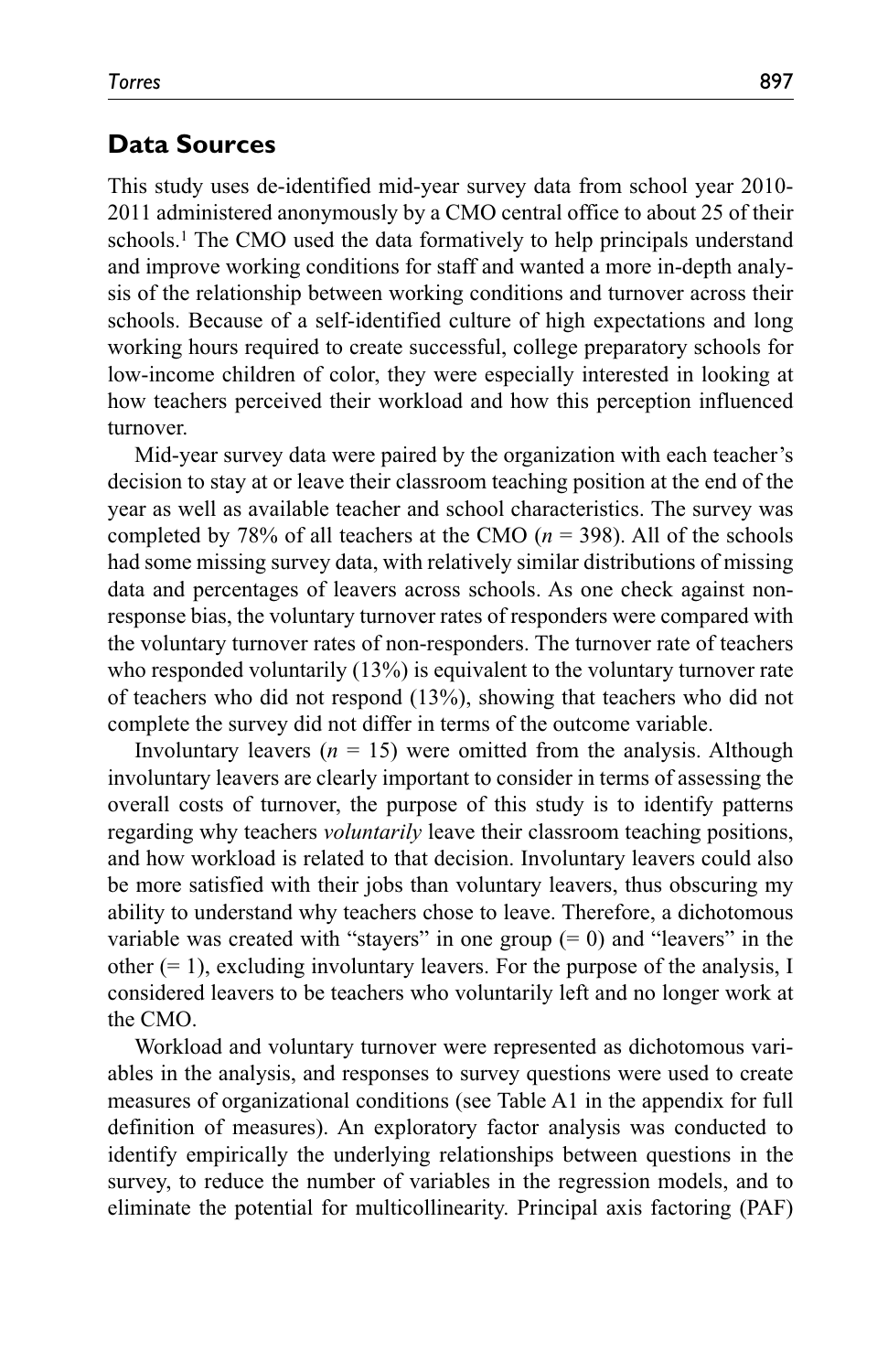extraction followed by varimax rotation clarified and further defined the set of constructs relevant to organizational conditions. The three resulting factors produced good internal-consistency reliability (Cronbach's alpha;  $\alpha$  > .80), indicating that each composite is a good representation of a single underlying construct. They are defined as follows:

- 1. **Principal communication and support:** The extent to which principals effectively communicate expectations, encourage and provide opportunities for teachers' professional growth and development, and build relationships with teachers through trust and praise ( $\alpha = .84$ ).
- 2. **Professional development:** The extent to which teachers feel that summer and school year professional development helps them improve student achievement ( $α = .84$ ).
- 3. **Perception of principal leadership:** The extent to which teachers feel that their principal is an inspiring, caring, and "urgent" leader  $(\alpha$  $= .80$ ).

Finally, one survey item was used to represent teachers' perceptions of their school's discipline system. This item was the fourth measure of organizational conditions used in the analysis.

Although the impact of perceptions of leadership on turnover was discussed in an earlier section, discipline and professional development are also important. Perceptions of students' behavior and schoolwide discipline are known predictors of teacher turnover across kinds of schools (Ingersoll, 2001; Johnson, Berg, & Donaldson, 2005), and many CMO models often prescribe schoolwide behavior policies and systems that all teachers in a school are responsible for implementing (Lake et al., 2010; Whitman, 2008; K. R. Woodworth et al., 2008). Teacher coaching and professional development systems are strongly associated with student achievement in CMOs and can help facilitate teachers' sense of success with students (Lake et al., 2012; Tuttle et al., 2013), which in turn, can reduce teacher turnover (Johnson & The Project on the Next Generation of Teachers, 2004). Thus, these measures of working conditions are associated with teacher retention and important to assess in a CMO context.

In the regression models, I include control variables for the number of years of teaching experience at the organization as this generation of teachers often re-evaluates their career choices and many leave teaching after 2 or 3 years (Huberman, 1993; Johnson & The Project on the Next Generation of Teachers, 2004). This is especially true in charter schools and CMOs (Rich, 2013). Because of this and the fact that 71% of respondents were in their first or second year teaching at the CMO, I compared groups based on whether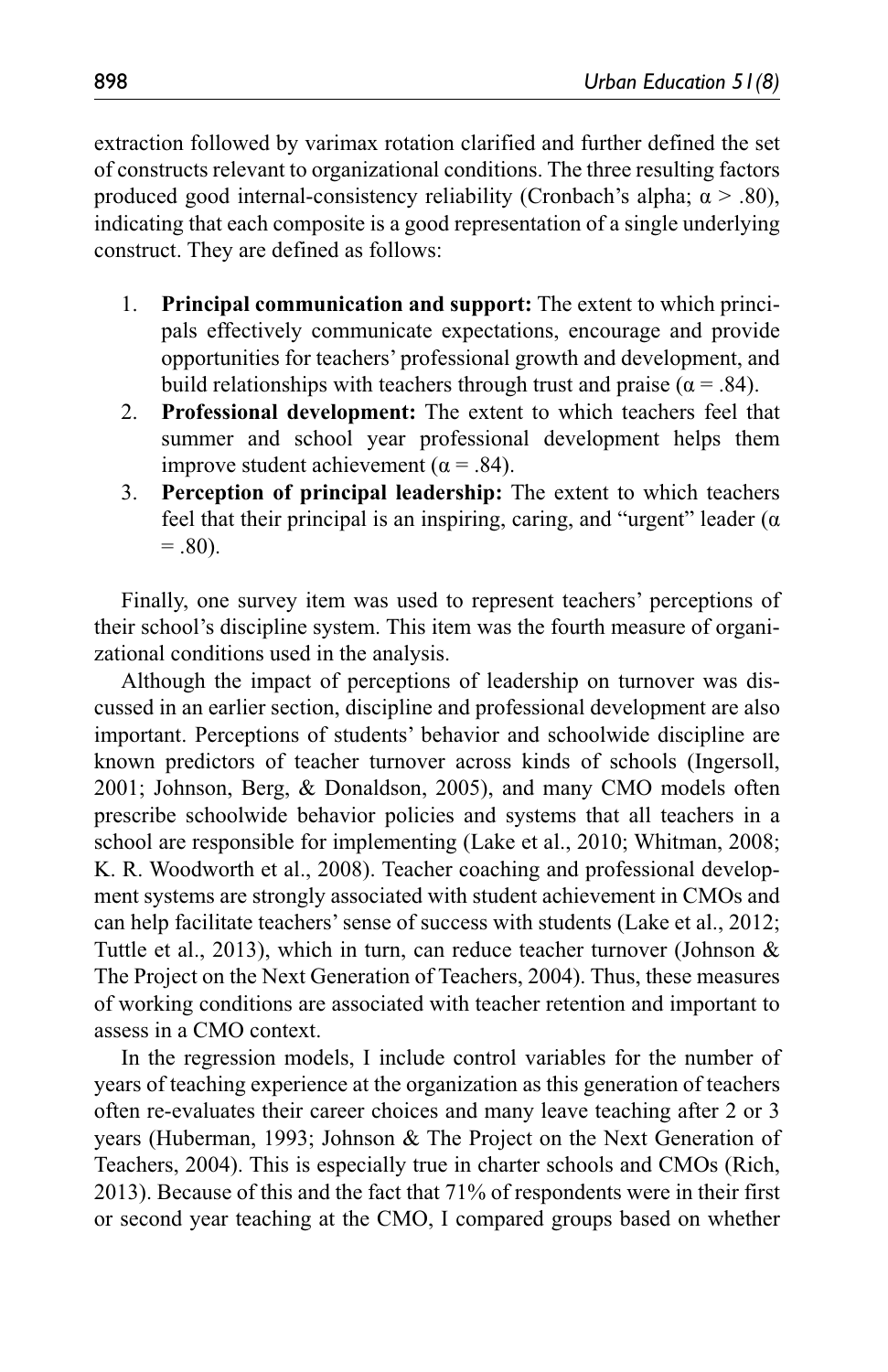they were in their first year, second year, or third year or more teaching at the organization (see the appendix, Table A1). I also included school characteristics found to be associated with teacher turnover generally, such as school type (middle/high vs. elementary). For instance, middle school teachers are much more likely to leave their jobs than elementary teachers (W. Marinell, 2011; W. H. Marinell & Coca, 2013). In addition, the age of a charter school is associated with turnover. Teachers in newer charter schools tend to show high levels of commitment and engagement in starting a new school, but this engagement is often offset by the need to take on many additional responsibilities outside of teaching to help start and build a newer school compared with schools that are older and may have more stability in their policies and practices (Malloy & Wohlstetter, 2003; Vasudeva & Grutzik, 2002).

## *Empirical Analysis*

The analysis is divided into two stages. First, voluntary turnover rates and differences between stayers and leavers in ratings of organizational conditions are reported. Second, an exploratory logistic regression analysis is conducted that examines the relationships between available teacher characteristics, school characteristics, and organizational conditions on the dependent variable: teachers' decisions to stay in or leave their teaching position at the end of the year. Three models cumulatively examine groups of predictors of turnover. As workload is the variable of most interest, it is included in every model, with control variables added in successive models. The first model examines teacher experience and workload, the second model adds school characteristics, and the third adds organizational conditions. Similar to the approach used by Ingersoll (2001), inferences can be drawn according to changes in the statistical significance of variables in each subsequent regression model.

The logistic regression models that included ratings of organizational conditions used Likert-type scale questions and I treated them as continuous measures in the analysis. To boost confidence in the results, I did the same analyses but created dummy variables to represent *not agreeing* (0) and *agreeing* (1) with the four organizational measures. The results were roughly similar in magnitude and the same in terms of statistical significance.

This study is not able nor does it attempt to provide a comprehensive analysis of the many possible factors that affect the turnover of these or other CMO teachers. Relationships found between turnover and school or organizational characteristics could be a result of other unobserved factors not included in the analysis. Despite these limitations, the analysis and discussion provide needed data to determine how workload affects turnover after accounting for different types of CMO schools, teachers, and ratings of organizational conditions.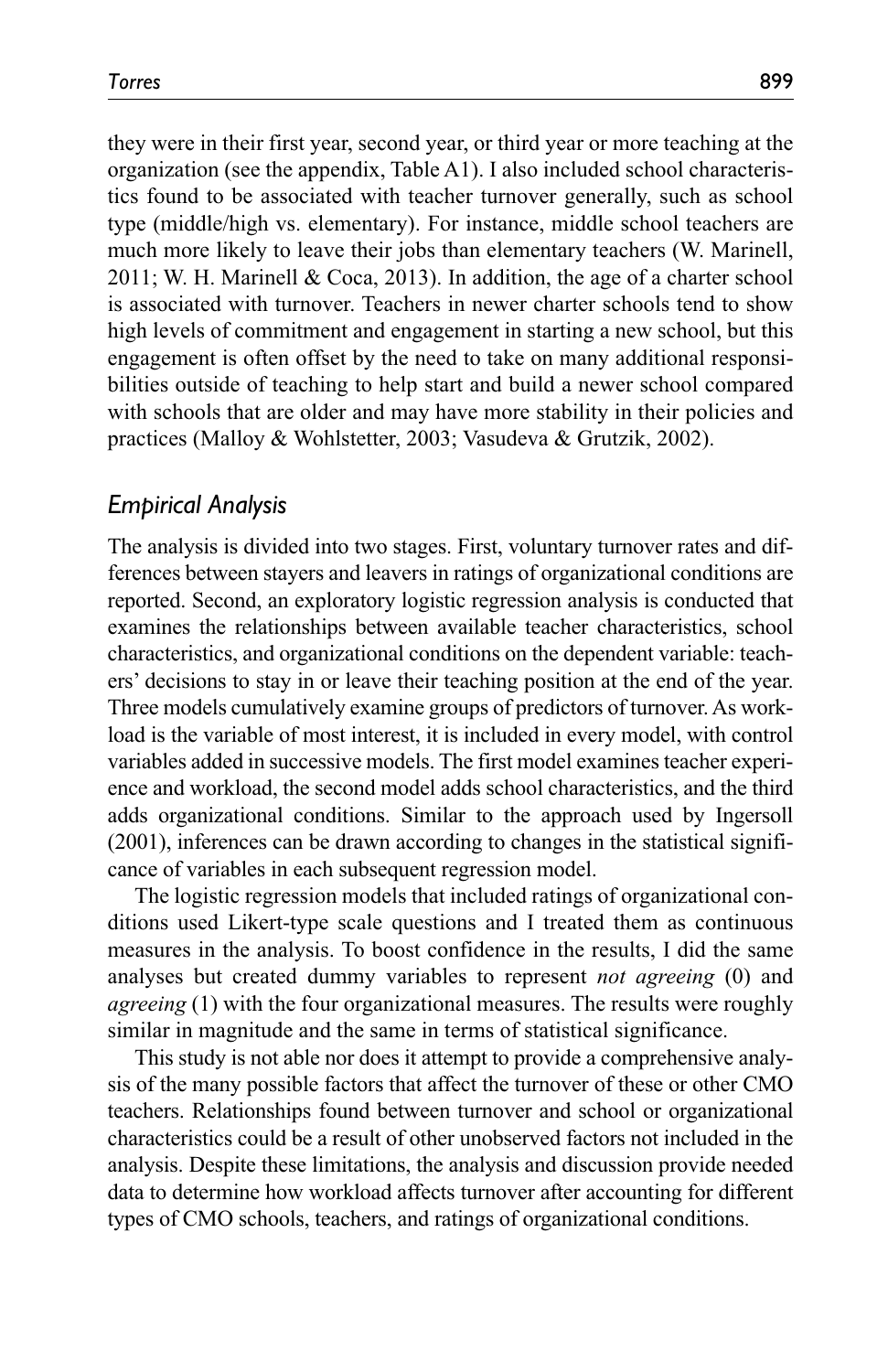# **Results**

The voluntary turnover rate for all teachers at the CMO was  $13\%$  ( $n = 50$ ) for teachers who responded to the survey. This rate is lower than charter school turnover averages reported in other studies. However, 44% of survey respondents were new to the organization in that school year, which suggests a far higher rate of turnover the previous year (see Table A2 in the appendix for additional teacher/school characteristics and workload rating distributions). Table 1 shows that the overall mean response ratings of organizational conditions were high, averaging over 4.0 (equal to an "agree" rating on the survey) for each item or factor. Mean differences between leavers and stayers were most notable in ratings of discipline systems and professional growth, with teachers rating these organizational conditions lower on average compared with other questions. These questions also had a greater degree of variability compared with ratings of principal leadership, communication, and support.

Table 2 contains odds ratios for four logistic regression models, followed by a brief interpretation and discussion. Effects of each explanatory variable were compared relative to an omitted group. For example, effects on turnover of being in a school with a second-year principal were compared with those of a first-year principal (the omitted group). Similarly, teachers in schools with third-year principals were compared with teachers in schools with first-year principals. The first-year principal comparison group was chosen because newer principals, particularly in charter schools, are known to struggle balancing the instructional and operational demands of their new jobs compared with more experienced principals (Gross, 2011). Teachers in their third year or more teaching (the omitted group) were compared with teachers finishing their second year, and with teachers finishing their first year. The effects of dichotomous variables (workload, school type, school age) are compared against the case where the variable is 0. For example, workload is unmanageable which appears labeled on the left-hand side of the table  $(= 1)$  is compared with workload is not unmanageable  $(= 0)$ . To interpret this with an example, in Model 1, if a teacher rated their workload unmanageable, the odds of leaving are 370% (odds ratio  $= 3.7$ ) greater compared with teachers who did not rate their workload unmanageable. This result can also be inverted  $(1/3.7 = 0.27)$  to show the odds of leaving are 27% less likely for teachers who did not rate their workload unmanageable compared with those who did.

Workload was associated with turnover across 3 of 4 models. A supplementary descriptive analysis showed that 30% of teachers who rated their workload unmanageable (14% of all respondents) left at the end of the year compared with 1 in 10 leaving who did not rate their workload unmanageable. Model 1 shows that when workload is assessed independently, the odds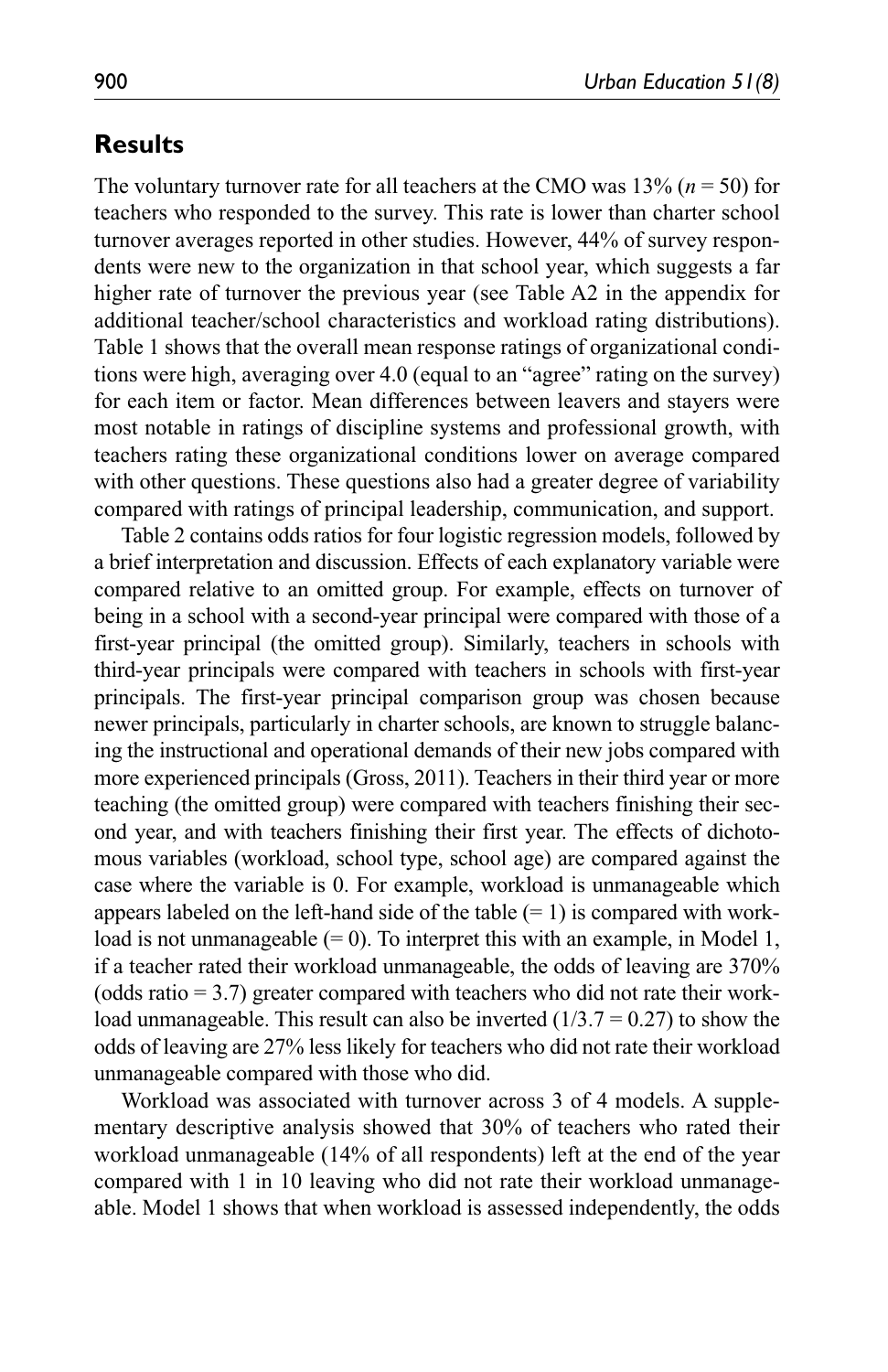|                                 |           | M by turnover status |          |  |  |
|---------------------------------|-----------|----------------------|----------|--|--|
| Variables                       | Overall M | <b>Stayers</b>       | Leavers  |  |  |
| Principal communication/support |           |                      |          |  |  |
| $M$ (1-5 range)                 | 4.40      | $4.45**$             | $4.08**$ |  |  |
| SD                              | 0.65      | 0.62                 | 0.76     |  |  |
| n                               | 386       | 336                  | 50       |  |  |
| Discipline systems              |           |                      |          |  |  |
| $M$ (1-5 range)                 | 4.02      | 4. $\mathsf{I}^*$    | $3.4**$  |  |  |
| SD                              | 1.04      | 0.98                 | 1.22     |  |  |
| n                               | 384       | 335                  | 49       |  |  |
| Professional growth             |           |                      |          |  |  |
| $M$ (1-5 range)                 | 4.04      | 4.1 $\mathsf{I}^*$   | $3.63**$ |  |  |
| SD                              | 0.88      | 0.84                 | 1.07     |  |  |
| $\mathsf{n}$                    | 367       | 318                  | 48       |  |  |
| Principal leadership            |           |                      |          |  |  |
| $M$ (1-5 range)                 | 4.43      | $4.47**$             | $4.2**$  |  |  |
| SD                              | 0.69      | 0.7                  | 0.7      |  |  |
| n                               | 386       | 336                  | 50       |  |  |

**Table 1.** Mean Comparisons of Organizational Conditions by Turnover Status.

\**p* < .05. \*\**p* < .01. (based on *t* tests)

of leaving for teachers who rated their workload "unmanageable" were 3.7 greater compared with those who did not. There was little change when teacher experience was added in Model 2, showing that workload matters to turnover across all levels of experience. This indicates that workload did not have a stronger influence on turnover of newer teachers as compared with more experienced teachers. Equal proportions (14%) rated their workload unmanageable across experience groups. Controlling for differences in school type, principal experience, and a school's age in Model 3, the effect of workload on turnover diminished (odds ratio  $= 2.9$ ) but was still statistically significant. Model 4 shows that once teacher perceptions of organizational conditions are added, workload is no longer statistically significant. When teachers' perceptions of principal support/communication was combined with their perception of professional development, workload no longer held significance (odds ratio  $= 1.8$ ). With all other combinations that did not include both of these variables in the model, workload remained statistically significant ( $p < 0.1$ ; odds ratio = 2.4). There are two potential interpretations. One interpretation is that when perceptions of support and professional growth/development are considered, a teacher's career decision is less likely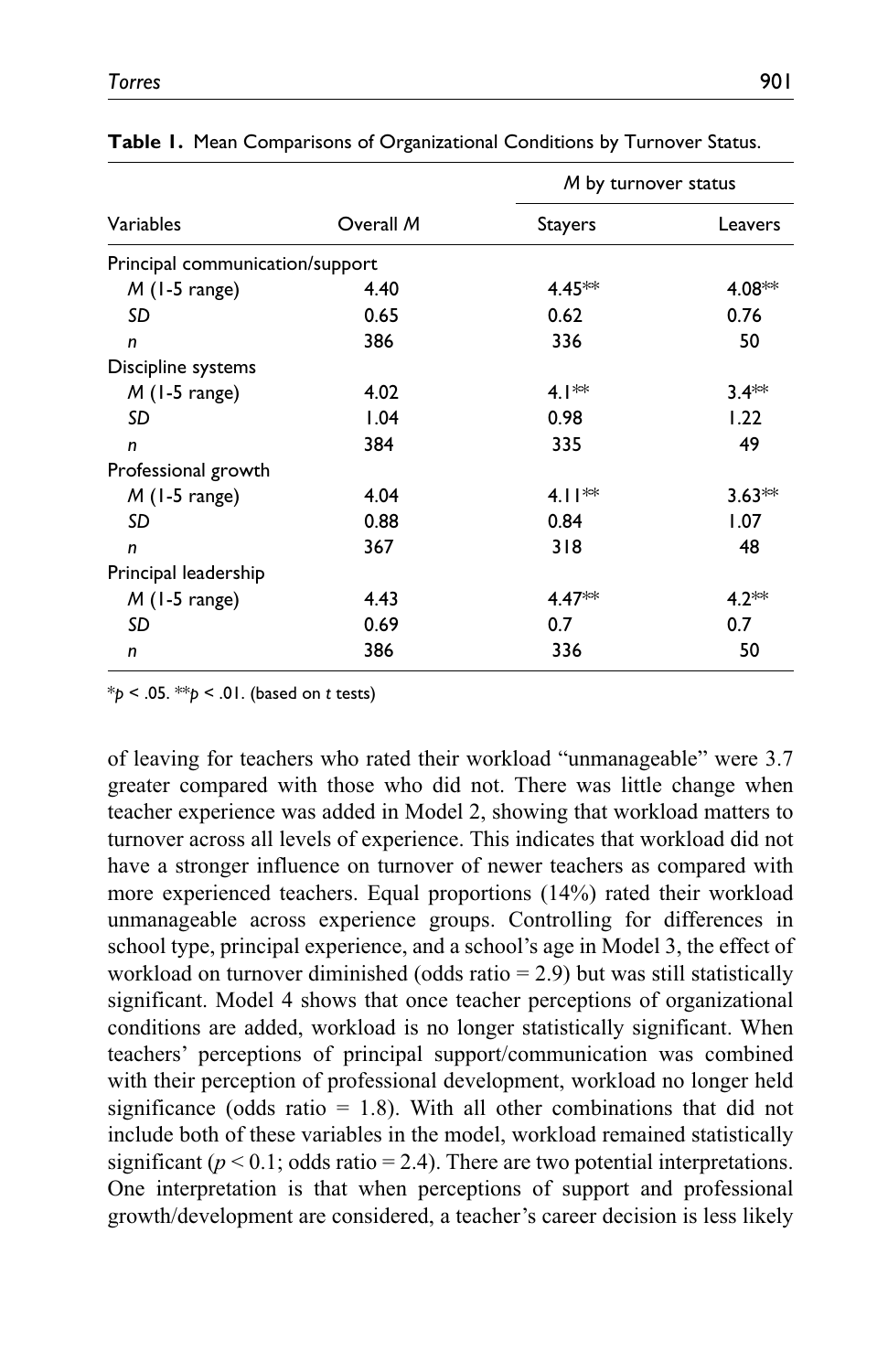|                                   | Odds ratios for teacher turnover models |  |                                        |                                               |                                |  |  |
|-----------------------------------|-----------------------------------------|--|----------------------------------------|-----------------------------------------------|--------------------------------|--|--|
|                                   | Model I:<br>Workload only               |  | Model 2:<br>Teacher<br>characteristics | Model 3:<br>Teacher school<br>characteristics | Model<br>$4:$ All<br>variables |  |  |
|                                   | Odds ratio<br>$(n = 386)$               |  | Odds ratio<br>$(n = 386)$              | Odds ratio<br>$(n = 386)$                     | Odds ratio<br>$(n = 365)$      |  |  |
| Workload                          |                                         |  |                                        |                                               |                                |  |  |
| Workload is<br>unmanageable       | $3.7**$                                 |  | $3.8**$                                | ን 9**                                         | 1.8                            |  |  |
| Teacher characteristics           |                                         |  |                                        |                                               |                                |  |  |
| First-year teaching <sup>a</sup>  |                                         |  | $0.39**$                               | $0.21**$                                      | $0.23**$                       |  |  |
| Second-year teaching <sup>a</sup> |                                         |  | 0.73                                   | IJ                                            | 0.87                           |  |  |
| School characteristics            |                                         |  |                                        |                                               |                                |  |  |
| Principal Year 2 <sup>b</sup>     |                                         |  |                                        | $0.34*$                                       | $0.42*$                        |  |  |
| Principal Year 3+b                |                                         |  |                                        | 0.47                                          | 0.48                           |  |  |
| Middle school                     |                                         |  |                                        | $0.52*$                                       | $0.47*$                        |  |  |
| Newer school (1-4 years)          |                                         |  |                                        | $0.37**$                                      | $0.29**$                       |  |  |
| Working conditions                |                                         |  |                                        |                                               |                                |  |  |
| Principal support                 |                                         |  |                                        |                                               | 0.72                           |  |  |
| Professional growth               |                                         |  |                                        |                                               | 0.87                           |  |  |
| Discipline systems                |                                         |  |                                        |                                               | $0.72*$                        |  |  |
| Principal leadership              |                                         |  |                                        |                                               | 1.0                            |  |  |

**Table 2.** Logistic Regression Models With Turnover as Dependent Variable.

<sup>a</sup>Compared with teachers in third year or more at the organization.

**bCompared with teachers in schools with principals in first year.** 

\**p* < .05. \*\**p* < .01.

to be influenced by their perception of the workload. Said simply, teachers who cite a heavy workload may be more likely to stay so long as they perceive these working conditions favorably. A second interpretation is that a teacher's perception of their workload is accounted for within their feeling of how their principal supports them and manages the school. Extensive research on working conditions in schools (Johnson, 2006) and burnout in various professions suggests that effective leadership and job engagement moderate turnover and various types of burnout (Maslach, Schaufeli, & Leiter, 2001), which lends credibility to the first interpretation.

Across models, teachers in their first year at the organization are consistently less likely to leave compared with teachers who are in their third year or more at the organization. The odds of teachers in their third year leaving are between 2.5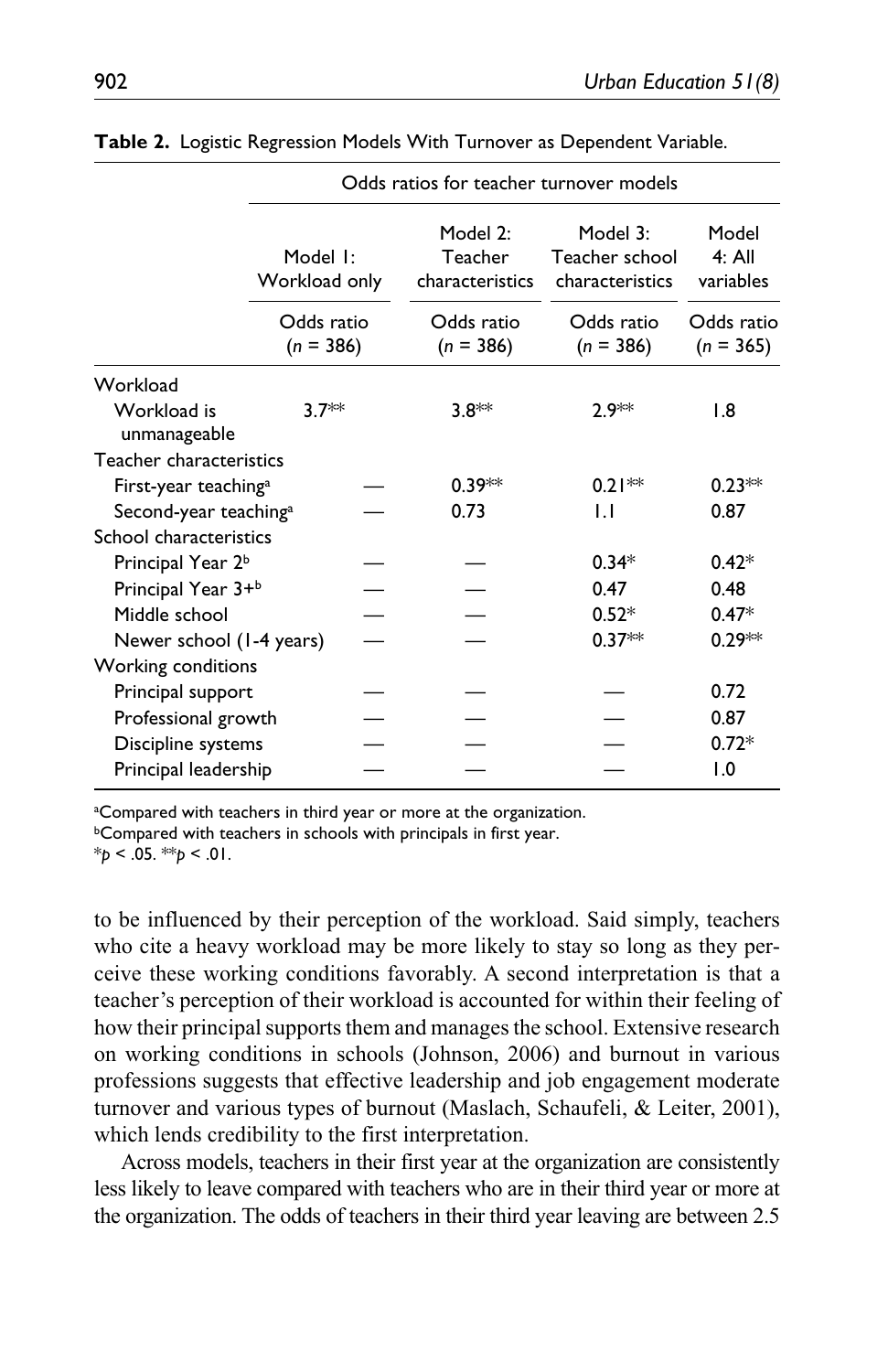and 4.75 times greater than for teachers in their first year at the organization. Teacher experience is even more important to explaining turnover after accounting for measured school characteristics and working conditions, as shown by the odds ratios in Models 3 and 4. Teachers in these schools may be more likely to leave regardless of working conditions because they have fulfilled a TFA commitment or because or an increase in desirable career opportunities (Wilson, 2009). Teachers with higher academic ability may have better opportunities which makes them more likely to leave than their peers with less experience (Hanushek, Kain, & Rivkin, 2004; Johnson et al., 2005). At the same time, highperforming urban charter schools tend to have higher proportions of academically talented teachers compared to traditional public schools (Wilson, 2009).

The odds of teachers deciding to leave a school where a principal is in their first year are between 2.4 and 3 times greater compared with teachers in schools with a principal in their second year in Models 3 and 4. Twenty percent of all teachers who responded were in a school with a first-year principal but that has been open for 3 or more years. This could be the result of a mismatch between the new principal and teachers hired by the previous principal. More research is needed to determine whether this is the case.

The odds of elementary school teachers leaving are 1.9 to 2.1 times greater compared with middle and high school teachers. Most research on middle school teacher turnover shows the opposite result (W. Marinell, 2011). For example, middle and charter high schools in Los Angeles Unified School District lost 45% of their teachers in the 2007-2008 school year (Newton, Rivero, Fuller, & Dauter, 2011), which was a much higher rate than elementary charter teachers and all other teachers. One reason may be because elementary teachers perceive their workload as more unmanageable. On average, 18.4% of elementary teachers rated their workload "consistently unmanageable" compared with just 11.4% of middle/high school teachers. A chi-square test indicated a significant difference between the groups:  $\chi^2(1) = 3.85$ ,  $p = .036$ . Although differences in turnover and workload between elementary and middle/ high school teachers in this sample cannot necessarily be attributed to greater job responsibilities, this finding merits additional research and discussion.

Model 4 shows that the odds of teachers in newer schools (open for 1-4 years) leaving are 3.4 times greater than for teachers at older schools (open 5 or more years). This is consistent with research on small, new charter schools. Vasudeva and Grutzik (2002) interviewed teachers at newer charter schools, who cited enjoying the size and intimacy of their small charter schools, the shared "esprit de corps" of working with like-minded colleagues, and the excitement of building a growing school. This came with a tradeoff, however, as one teacher in their study reported, "having a small staff that has a lot to say is really wonderful, and it's overwhelming sometimes because there is so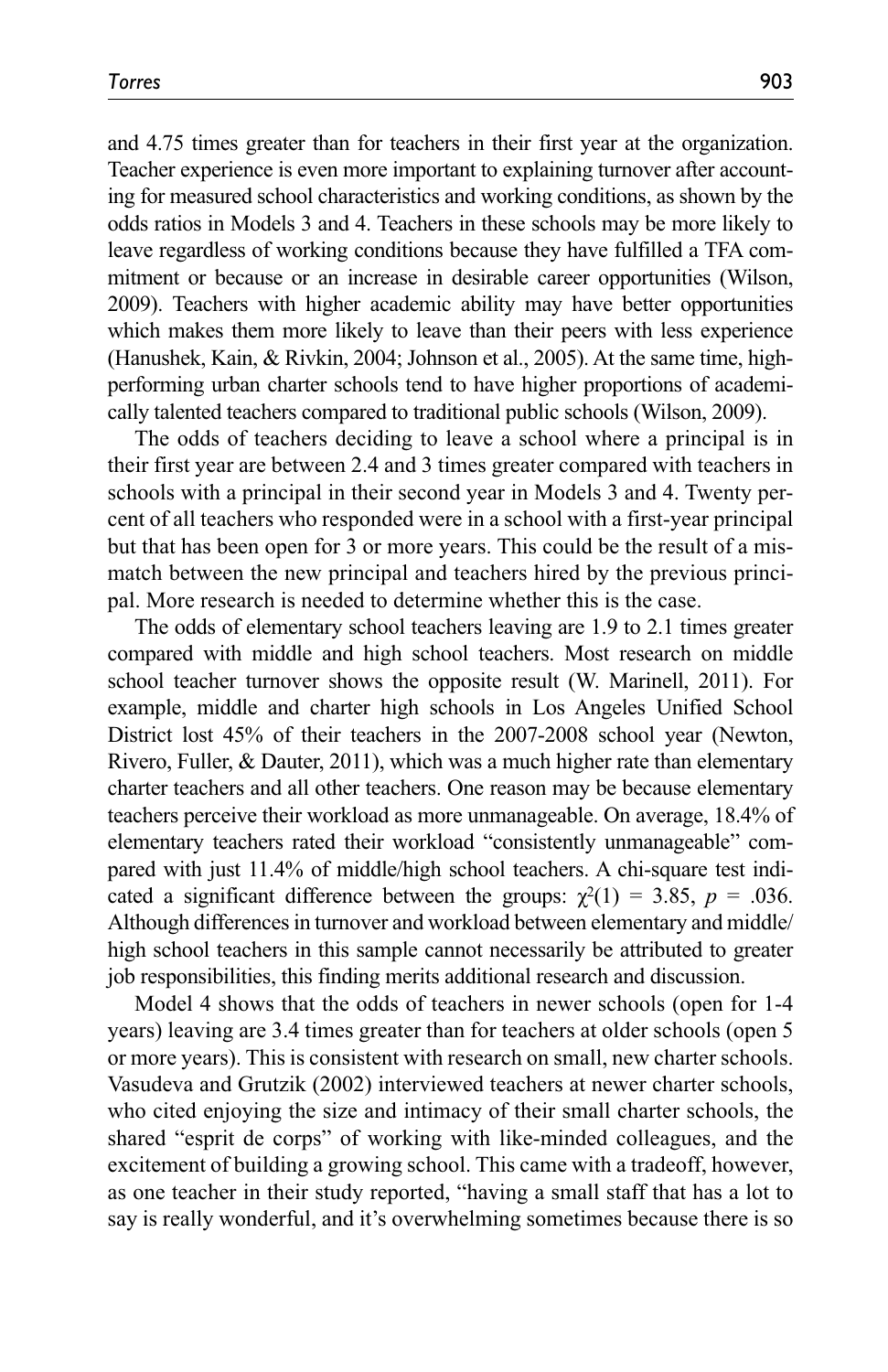much that we all need to do above and beyond our teaching" (p. 168). Teachers at newer charter schools who begin with a sense of idealism may become burnt out or feel a diminished sense of efficacy (K. R. Woodworth et al., 2008), especially if their school or personal performance is not living up to their initial expectations (Miron & Applegate, 2007).

The only organizational condition that had an association with turnover was teachers' perceptions of school discipline systems; although this may be because two factors measure aspects of leadership and other variables likely capture leadership effects (i.e., principal experience). Every one-unit increase on the scale of the school discipline system question  $(M = 4.01; SD = 1.04)$  is associated with a 38% decrease in the odds of teachers leaving. This finding and the standard deviation of the discipline measure suggest that teachers' perceptions of student discipline at their schools vary substantially and are relevant to teachers' career decisions at these CMO schools. Certain disciplinary policies (i.e., student behavior contracts, behavior management systems) are becoming more prevalent and prescriptive in CMOs (Furgeson et al., 2011) and are common features of many CMO schools (Dobbie & Fryer, 2011; Lake et al., 2012; Tuttle et al., 2013). Others have noted that these systems can be very difficult to successfully and consistently execute. KIPP schools in San Francisco that struggled to adapt discipline systems involving explicit rewards and consequences (i.e., "paychecks" or merits/demerits to reinforce desired behavior) also had a more negative school atmosphere and lower staff satisfaction (K. R. Woodworth et al., 2008). Prescriptive policies related to the socialization of students need consistent implementation and buy-in from all staff to succeed, and these policies have the strongest relationship with high conflict across school types (Ingersoll, 2003). Teachers who have difficulty managing student behavior with these systems or who simply do not believe they are appropriate for students might become disillusioned with the school or organization's mission and their own ability to make an impact with students. The significant association between turnover and teachers' perceptions of discipline systems across schools and teachers in this study adds empirical evidence to the debate about comprehensive schoolwide disciplinary systems in CMOs. Recent studies indicate that these comprehensive schoolwide disciplinary systems are critical predictors of student achievement (Lake et al., 2012; Tuttle et al., 2013). This study shows that the way they are implemented and understood by teachers are also important predictors of teacher retention and turnover.

# **Discussion**

The trends observed in this CMO raise important questions about turnover, the role of workload, and other issues related to the functional growth (i.e., "scale") of the CMO sector. This discussion focuses on policy implications,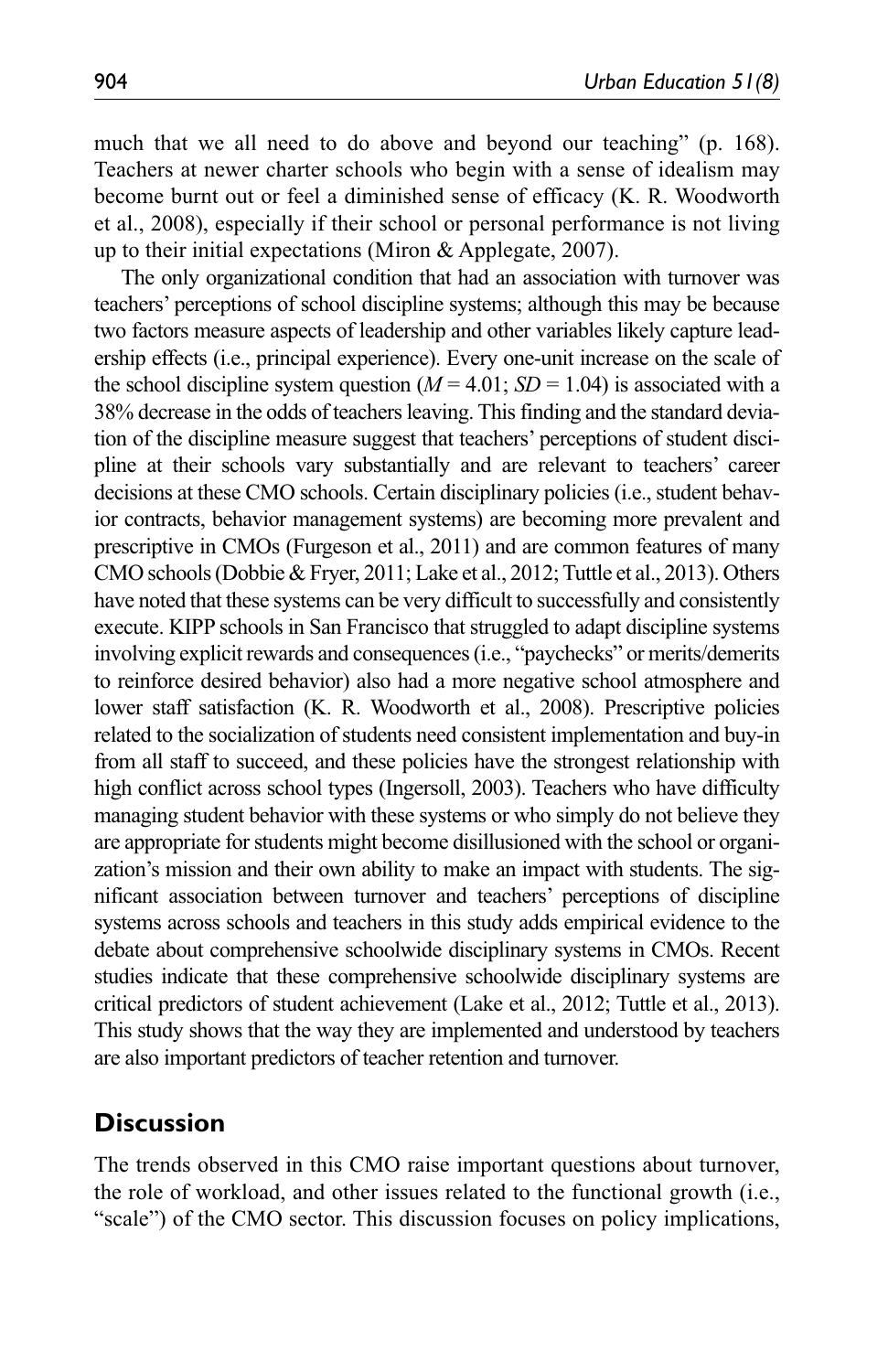directions for future research, and ideas about how the analysis informs literature and discussions surrounding CMO teachers, turnover, and growth.

The analysis adds empirical evidence to the discussion about teachers' workload in CMOs. One conversation posits that the number of hours teachers work leads to exhaustion and burnout (Lake et al., 2010). The intensity of the work has caused some to question the sustainability of the job and by extension, the ability of CMOs to scale up (Brill, 2011). This study supports the idea that workload is a strong predictor of teacher turnover, though some of this effect can be alleviated when teachers perceive working conditions and school leadership to be strong. This idea has important implications for how CMOs should think about supporting, developing, and retaining their best teachers. Some principals have focused on actually reducing teachers' overall workload and responsibilities. Gabor (2012) described how Joe Negron, a KIPP principal, confronted the issue of teacher burnout head-on by shortening the school day by an hour, allowing teachers to come in late one morning per week, and rotating the Saturday schedule so teachers would only have to come in 3 to 4 Saturdays per semester instead of every Saturday. Principals can clearly work to find ways to protect teachers' time and reduce their workload.

However, this study suggests that strategies to alleviate teacher burnout could focus not just on *reducing* teachers' overall workload and responsibilities but also on optimizing and regularly monitoring how teachers feel about support from their principal and the efficacy of professional development they receive. Formatively and regularly checking teacher perceptions can help schools adjust their systems and practices rather than waiting to improve them once teachers are gone. Measuring teacher–principal relationships and working to improve them can be an especially high-leverage strategy to increase teacher commitment and retention in CMO schools with intense job demands. This strategy is well supported by literature on relational trust and school improvement (Bryk & Schneider, 2002) as well as studies of teacher turnover across kinds of schools and teachers (Boyd et al., 2011; Ingersoll, 2001; Ladd, 2011). Including staff in conversations about improving working conditions may also help build teacher trust and commitment by recognizing and respecting their struggles, and working to do something about it.

Nearly half of the teachers in the sample (44%) were brand new to the organization and more experienced teachers were much more likely to leave than newer teachers. This calls into question the viability of scaling up CMO schools and whether they are overly "novice-oriented" (Johnson & The Project on the Next Generation of Teachers, 2004). Although there may be financial benefits to employing less experienced teachers (Toch, 2009), losing the institutional knowledge of more experienced teachers can make it more difficult to maintain instructional quality and a healthy school culture (Guin, 2004; Toch, 2009).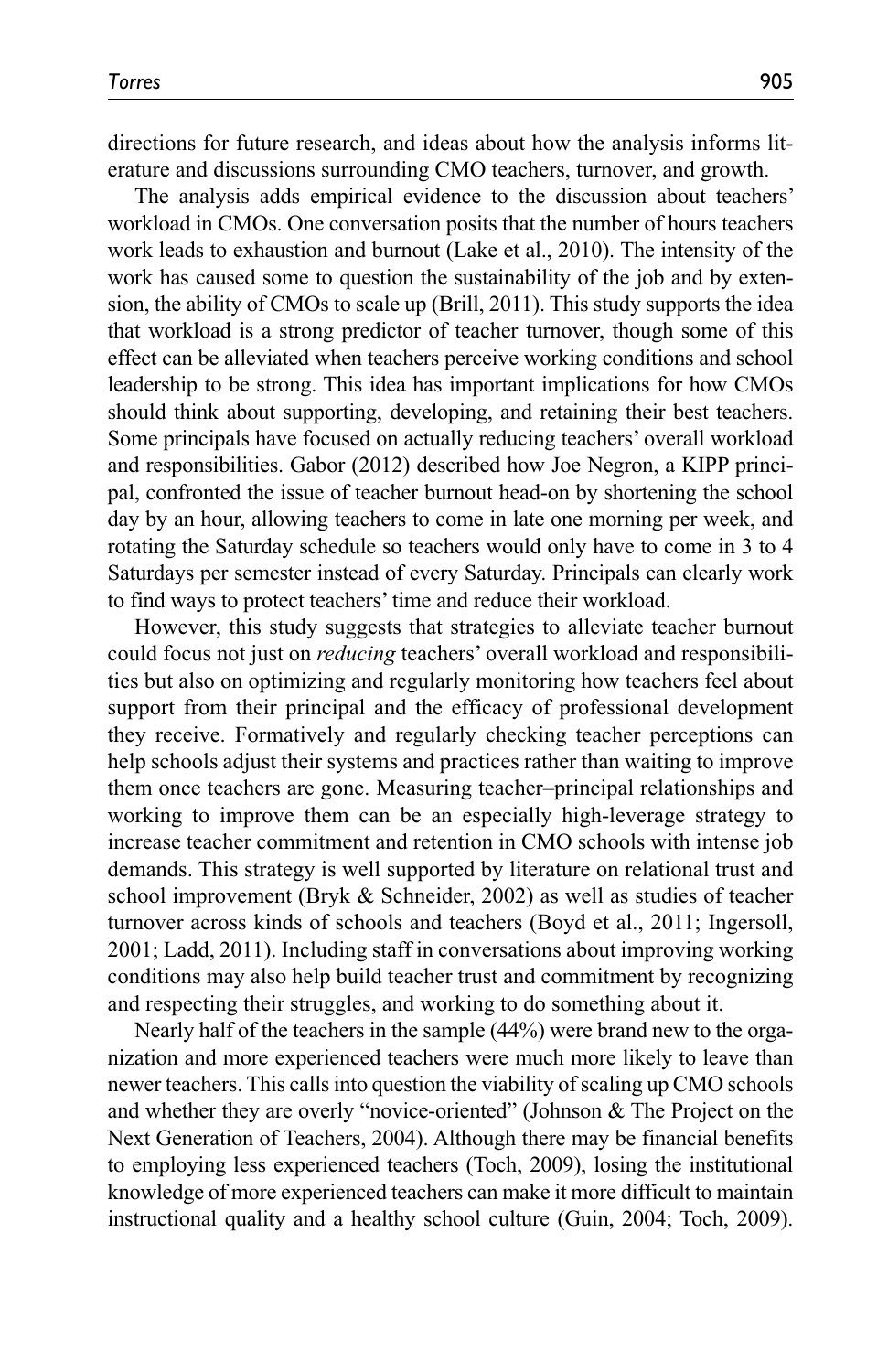While some turnover of experienced teachers could be a result of simply hiring young, idealistic teachers willing to work long hours for a short period of time, there is an opportunity to retain a higher proportion of experienced teachers by having principals develop individualized retention strategies (The New Teacher Project, 2012) and optimizing working conditions.

The relationship between turnover and schools with new principals is worth additional research. Principal turnover can be disruptive to existing relationships that are important to maintaining a school's social resources such as trust and shared norms (Ronfeldt, Loeb, & Wyckoff, 2013). Principal turnover is detrimental, on average, to school performance and teacher retention, and this is especially true for schools serving urban, low-income students (Beteille, Kalogrides, & Loeb, 2011). Although it is unclear whether principal turnover affects school effectiveness in the CMO setting, the analysis shows an association between new principals and higher teacher turnover. In this sense, principal turnover can disrupt organizational effectiveness and the ability of CMOs to grow to scale by increasing the organizational costs associated with teacher turnover.

Although more research is needed across a large number of CMOs, this study adds empirical evidence to the discussion about turnover in CMOs. These organizations have substantively different teachers and working conditions compared with other charter or traditional public schools and are therefore likely to vary in terms of turnover rates and teachers' reasons for leaving. Future studies should assess the variation in CMO charter school types and describe how these differences (e.g., in types of teachers, mission, school culture, and policies) affect school effectiveness and turnover.

This study had several limitations that can be improved upon in future studies. As workload is a very important predictor of turnover, future studies should gather more data about different aspects of workload (e.g., hours worked) and ask teachers themselves how it factors into their career decisions. Teacher turnover is likely related to other teacher characteristics (i.e., TFA status, age, race) and other unmeasured working conditions that are especially relevant to teacher satisfaction and turnover in charter schools and CMOs, such as how teachers perceive teacher autonomy and control over decision making in their schools and classrooms (Bulkley, 2005; Renzulli, Parrott, & Beattie, 2011; Scott & DiMartino, 2011). Although many turnover studies do not include every possible measure, future studies should measure those constructs, and results from this study should be interpreted conservatively with this understanding in mind. Results may hold in a "best case" setting, as evidenced by this CMOs low voluntary turnover and high satisfaction rates. Findings could change in different years or settings where teacher characteristics and their ratings of working conditions vary.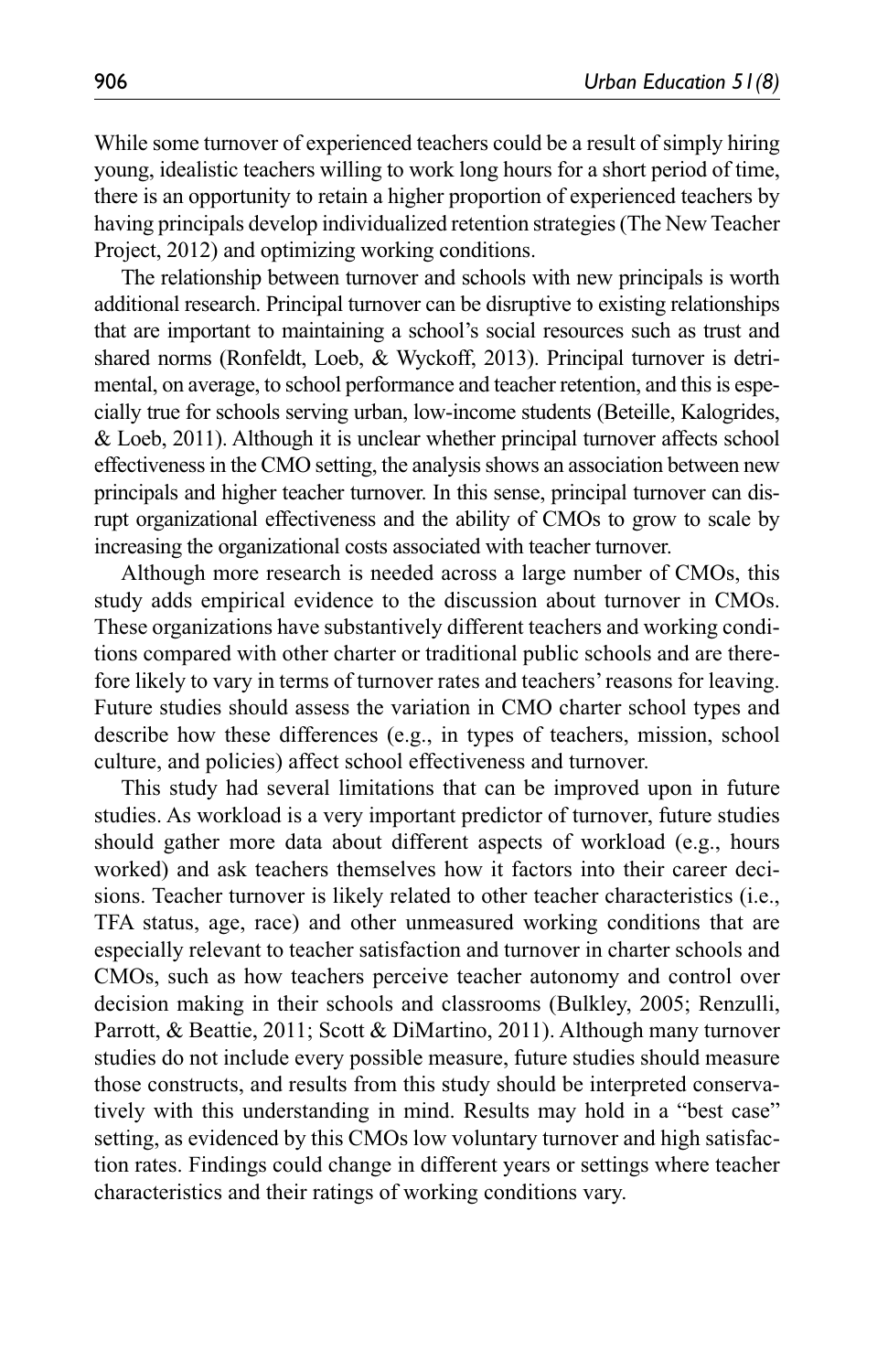Teacher turnover has potential benefits and costs for students and organizations. There can be benefits for both if ineffective teachers leave and are replaced by more effective teachers, or teachers who are a better fit for the organization. However, this is still problematic from an organizational perspective because a narrow definition of an ideal teacher already contributes to a situation where teacher supply is low and demand is high (Tuttle et al., 2013). This issue is compounded with the problem of higher than average teacher turnover, which calls into question to what degree CMOs can functionally scale as well as whether CMO policies and practices can be replicated in the wider education system (e.g., traditional public schools). For example, many teachers are either unable or unwilling to work the kinds of hours CMO teachers are often required (or feel compelled) to work. In this sense, it is important to understand the reasons and describe the context for why teachers leave CMOs if policymakers and practitioners seek to apply practices in schools with different kinds of teachers and characteristics. Finally, research is needed on whether and why turnover is functional or dysfunctional in particular CMO contexts.

Very little research exists on the conditions that promote or impede the functional growth of CMOs in spite of the proliferation of these organizations and the political and financial support they enjoy (Scott & DiMartino, 2011; Wohlstetter et al., 2013). Using student achievement as the sole basis for this support is arguably too narrow a lens to judge the potential an organizational model has for functional growth. Data on CMO staff satisfaction and retention should be considered more thoughtfully in the context of growth and scale. Are teachers satisfied with their working conditions? Are organizations and their models "churning" through their employees? Do they have an adequate supply of teachers and leaders and the means to effectively and efficiently develop new teachers? These and other questions should be considered *in addition* to student achievement.

There are two main human capital strategies to increase the ability of CMOs to functionally grow. As proposed by Wilson (2009), policy levers can focus on increasing the supply of teachers who are organizationally aligned and willing to work at CMOs while building systems and structures that might allow for functional turnover. A second strategy is to increase the average retention rates of effective teachers. This could help the organization by increasing the stability of conditions critical to effective schooling such as staff trust and instructional cohesion, reaping the benefits of more effective (on average, compared with newer teachers) instruction associated with more teaching experience (McCaffrey, Lockwood, Koretz, & Hamilton, 2003), and reducing the various costs of replacing a large number of departing teachers. Policy makers and practitioners interested in the growth of CMO charter schools should aim to address both strategies.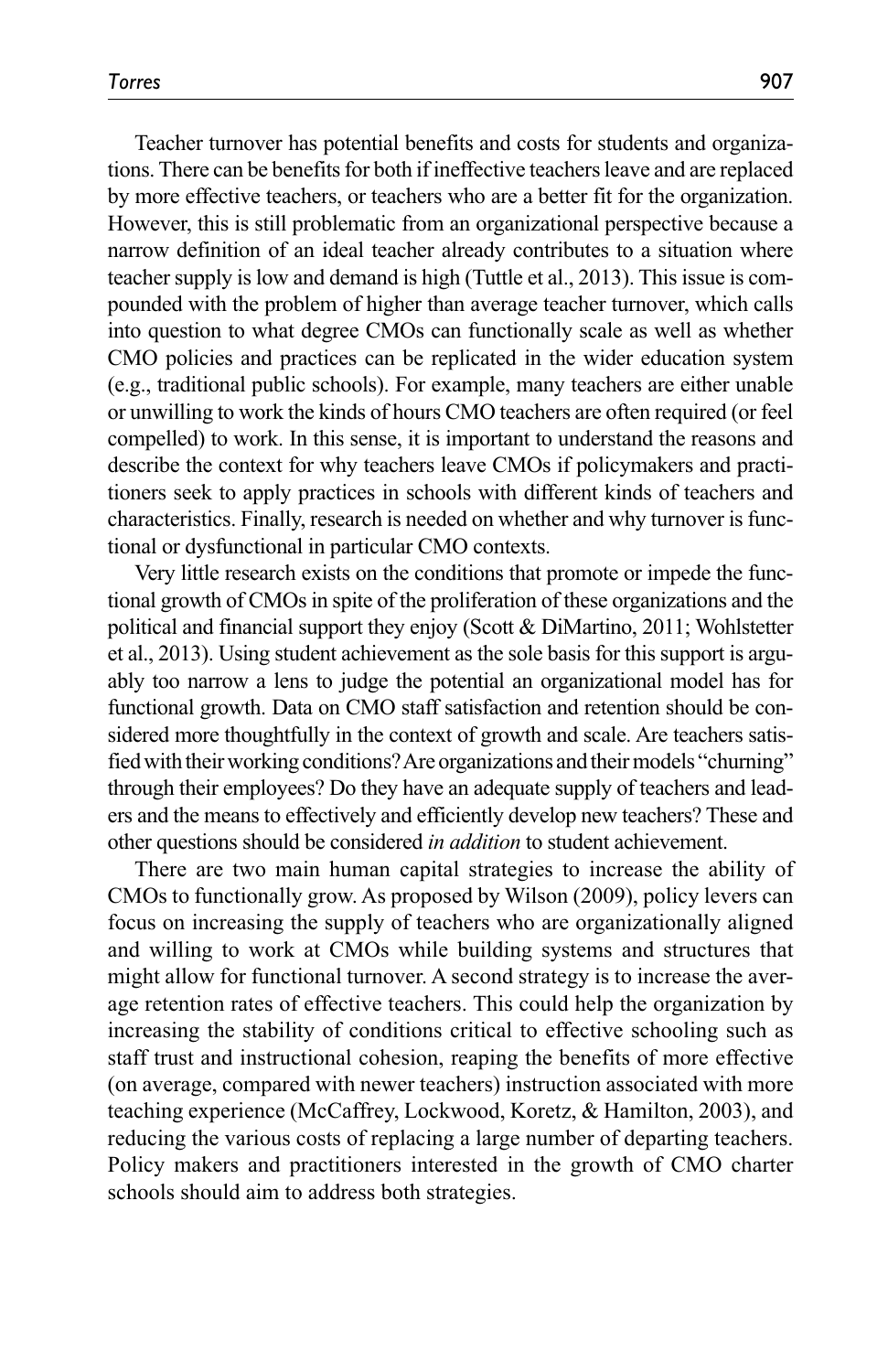# **Appendix**

**Table A1.** Definition of Measures Used in Analysis.

| Teacher turnover (Outcome): a dichotomous variable where I = voluntarily<br>decision to leave teaching position and $0 =$ continuing to teach fulltime at the<br>organization next year.           |
|----------------------------------------------------------------------------------------------------------------------------------------------------------------------------------------------------|
| Teacher characteristics                                                                                                                                                                            |
| <b>Years teaching at organization:</b> a categorical variable, $I = First$ year, $2 =$<br>Second year, and $3 =$ Third year or more                                                                |
| School characteristics                                                                                                                                                                             |
| <b>Principal experience:</b> a categorical variable where $1 =$ first year at school, $2 =$<br>second year at school, and $3 =$ third year or more leading the school                              |
| <b>School type:</b> a dichotomous variable where $0 =$ elementary (K-5), and $1 =$<br>middle/high school                                                                                           |
| <b>School age:</b> a dummy variable where $0 =$ one to four years open and $1 =$ Five or<br>more years open                                                                                        |
| Organizational conditions (Likert-type scale: 1-5) <sup>a</sup>                                                                                                                                    |
| Factor 1: Principal communication and support                                                                                                                                                      |
| Comfortable going to principal: a teacher's agreement with the statement<br>"I am comfortable going to my school leader with concerns."                                                            |
| Principal praise: a teacher's agreement with the statement "My principal<br>regularly recognizes and praises good teacher/staff work."                                                             |
| Opportunities to learn and grow: agreement with the statement "I feel<br>that this is a place where I have opportunities to learn and grow."                                                       |
| I know what's expected of me: a teacher's agreement with the statement<br>"I know what is expected of me in order to be successful at work."                                                       |
| Someone encourages my development: a teacher's agreement with the<br>statement "Someone at work encourages my development."                                                                        |
| Principal support factor: the average score of the five survey questions in<br>the "principal communication and support" category.                                                                 |
| Perception of school discipline                                                                                                                                                                    |
| School discipline system: a teacher's agreement with the statement "I<br>believe the school's code of conduct and discipline systems minimize time spent on<br>disciplinary matters."              |
| Factor 2: Perception of professional development                                                                                                                                                   |
| School year Professional Development: a teacher's agreement with the<br>statement "The school's school-year professional development sessions improve<br>my ability to raise student achievement." |
| Summer orientation: a teacher's agreement with the statement "The<br>school's summer professional development sessions improve my ability to raise<br>student achievement."                        |
| Professional growth factor: the average score of the two survey questions<br>in the "professional growth and development" category.                                                                |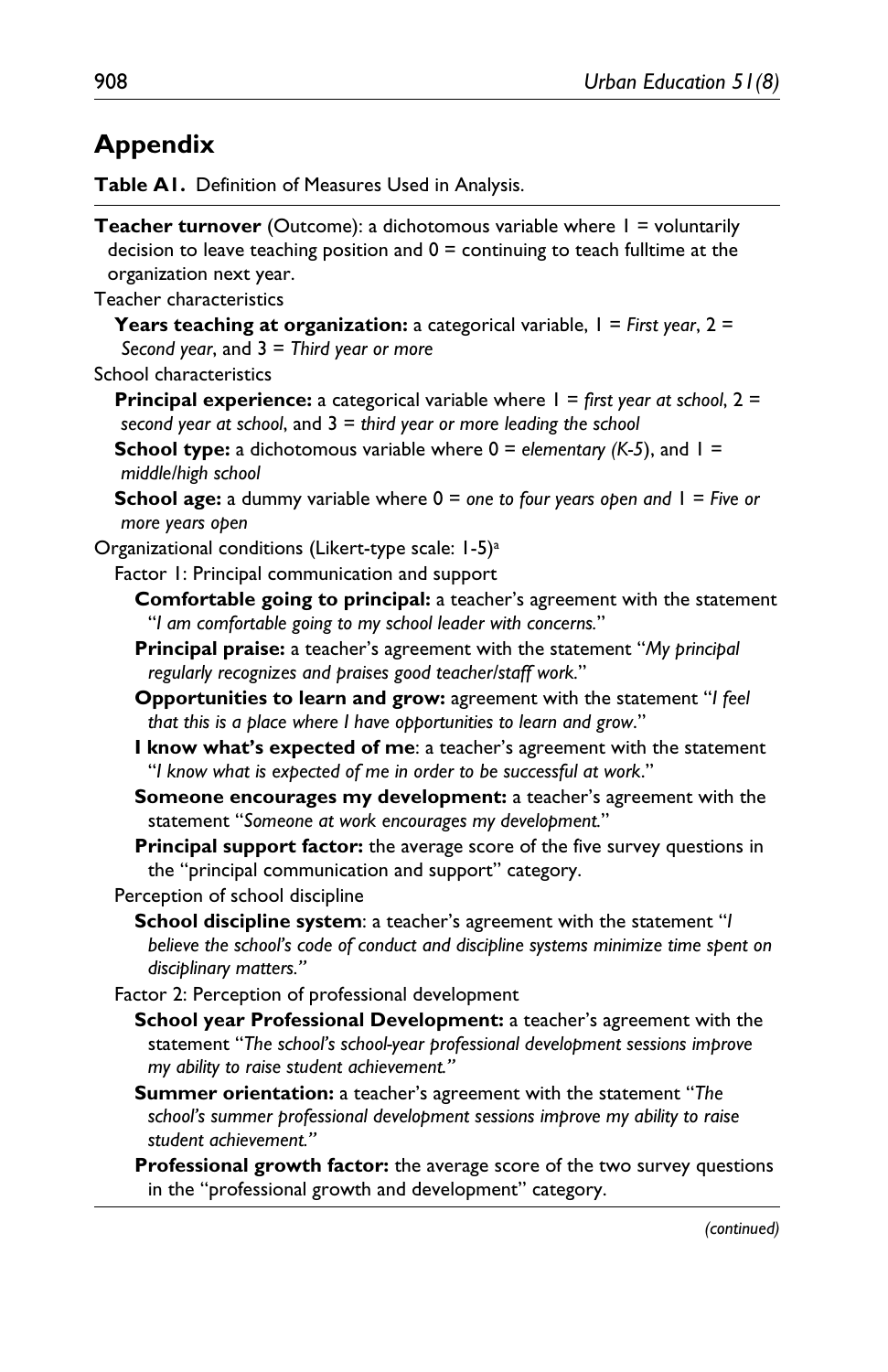### **Table A1. (continued)**

| Factor 3: Perception of principal leadership                                                                                                       |
|----------------------------------------------------------------------------------------------------------------------------------------------------|
| <b>Principal inspires:</b> a teacher's agreement with the statement "My principal is<br>an inspiring leader."                                      |
| <b>Principal urgency:</b> a teacher's agreement with the statement "My principal"<br>conveys a sense of urgency."                                  |
| <b>Principal cares about me:</b> a teacher's agreement with the statement "My<br>principal seems to care about me."                                |
| Perception of principal leadership factor: the average score of the three<br>survey questions in the principal leadership category.                |
| Other                                                                                                                                              |
| <b>Workload rating:</b> an ordinal variable where $I =$ manageable workload, $2 =$<br>sometimes unmanageable, and $3 =$ consistently unmanageable. |
| <b>Workload dummy:</b> a dummy variable, $0 =$ not consistently unmanageable<br>and $I =$ consistently unmanageable.                               |

<sup>a</sup>Organizational conditions are measured on a scale of 1 = strongly disagree and 5 = strongly agree (except workload).

|                                |     |      |      |      | %       | ℅       |
|--------------------------------|-----|------|------|------|---------|---------|
| Categories                     | n   | %    | M    | SD   | Stayers | Leavers |
| Years teaching at organization |     |      |      |      |         |         |
| Ist year                       | 173 | 44   | 1.86 | 0.84 | 93      | 7       |
| 2nd year                       | 108 | 27   |      |      | 91      | 9       |
| 3rd year or more               | 117 | 29   |      |      | 84      | 16      |
| Principal experience           |     |      |      |      |         |         |
| Ist-year principal             | 133 | 33   | 1.88 | 0.74 | 81      | 19      |
| 2nd-year principal             | 178 | 45   |      |      | 91      | 9       |
| 3rd-year+ principal            | 87  | 22   |      |      | 88      | 12      |
| Elementary or middle/high      |     |      |      |      |         |         |
| Elementary schools (0)         | 152 | 38   | 0.62 | 0.49 | 82      | 18      |
| Middle/high schools (1)        | 246 | 62   |      |      | 90      | 10      |
| School age                     |     |      |      |      |         |         |
| $1-4$ years open $(0)$         | 205 | 51.5 | 0.48 | 0.50 | 83      | 17      |
| 5 years or more open (1)       | 193 | 48.5 |      |      | 90      | 10      |
| Workload rating                |     |      |      |      |         |         |
| Not consistently unmanageable  | 342 | 86   | 0.14 | 0.35 | 90      | 10      |
| Consistently unmanageable      | 56  | 14   |      |      | 70      | 30      |

**Table A2.** Distributions for Teacher Characteristics, School Characteristics, and Workload.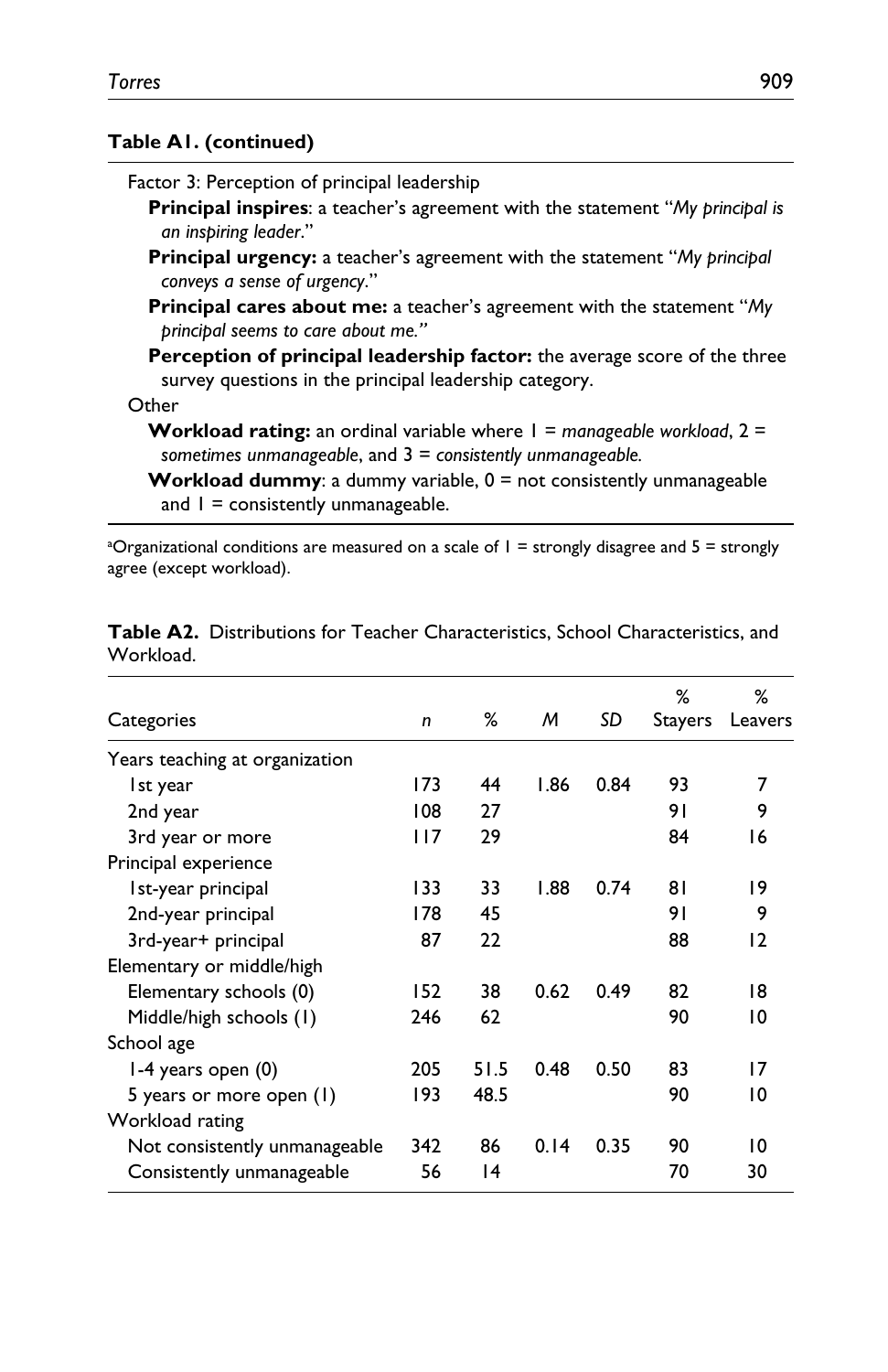|                                   | Standard errors for teacher turnover models |                                        |                                                    |                                |  |  |
|-----------------------------------|---------------------------------------------|----------------------------------------|----------------------------------------------------|--------------------------------|--|--|
|                                   | Model I:<br>Workload<br>only                | Model 2:<br>Teacher<br>characteristics | Model 3:<br>Teacher<br>+ school<br>characteristics | Model<br>$4:$ All<br>variables |  |  |
|                                   | <b>SE</b><br>$(n = 386)$                    | <b>SE</b><br>$(n = 386)$               | <b>SE</b><br>$(n = 386)$                           | SE<br>$(n = 365)$              |  |  |
| Workload                          |                                             |                                        |                                                    |                                |  |  |
| Workload is unmanageable          | $0.35**$                                    | $0.36**$                               | $0.38**$                                           | 0.42                           |  |  |
| Teacher characteristics           |                                             |                                        |                                                    |                                |  |  |
| First-year teaching <sup>a</sup>  |                                             | $0.40*$                                | $0.46**$                                           | $0.47**$                       |  |  |
| Second-year teaching <sup>a</sup> |                                             | 0.37                                   | 0.42                                               | 0.46                           |  |  |
| School characteristics            |                                             |                                        |                                                    |                                |  |  |
| Principal Year 2 <sup>b</sup>     |                                             |                                        | $0.41**$                                           | $0.43*$                        |  |  |
| Principal Year 3+ <sup>b</sup>    |                                             |                                        | 0.46                                               | 0.53                           |  |  |
| Middle school                     |                                             |                                        | $0.33*$                                            | $0.35*$                        |  |  |
| Newer school (1-4 years)          |                                             |                                        | $0.37**$                                           | $0.41**$                       |  |  |
| Working conditions                |                                             |                                        |                                                    |                                |  |  |
| Principal support                 |                                             |                                        |                                                    | 0.33                           |  |  |
| Professional growth               |                                             |                                        |                                                    | 0.23                           |  |  |
| Discipline systems                |                                             |                                        |                                                    | $0.17*$                        |  |  |
| Principal leadership              |                                             |                                        |                                                    | 0.29                           |  |  |

|  |  |  |  |  | Table A3. Standard Errors for Logistic Regression Models. |  |
|--|--|--|--|--|-----------------------------------------------------------|--|
|--|--|--|--|--|-----------------------------------------------------------|--|

<sup>a</sup>Compared with teachers in third year or more at the organization. **bCompared with teachers in schools with principals in first year.** 

\**p* < .05. \*\**p* < .01.

### **Declaration of Conflicting Interests**

The author(s) declared no potential conflicts of interest with respect to the research, authorship, and/or publication of this article.

## **Funding**

The author(s) received no financial support for the research, authorship, and/or publication of this article.

### **Notes**

- 1. A Charter Management Organization (CMO) in the United States; the exact number of schools is excluded to maintain the confidentiality of the organization.
- 2. Because the survey was administered mid-year (i.e., November), it is expected that most teachers did not make their career decisions for the following year, which might have adversely influenced their ratings.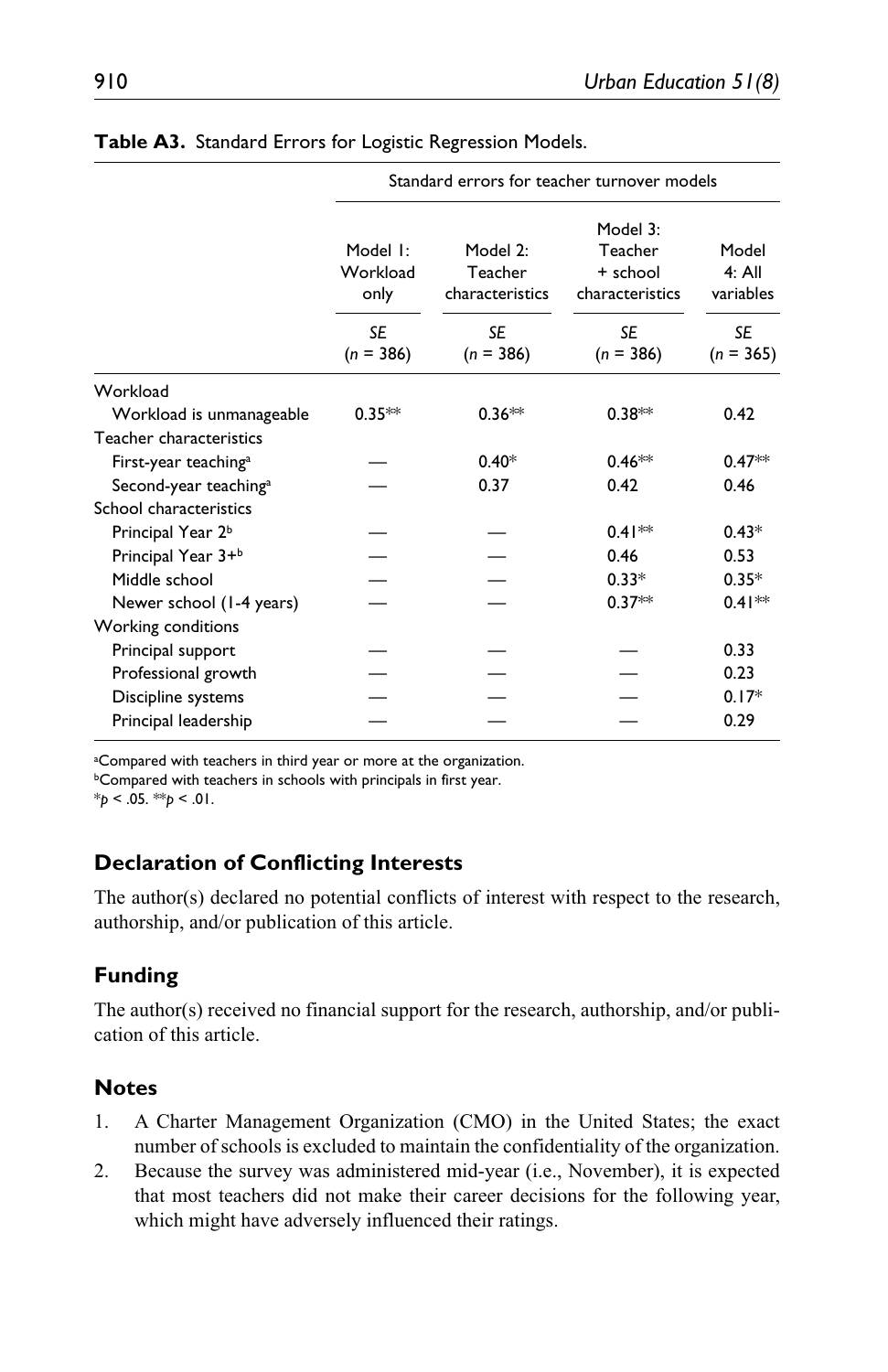#### **References**

- Allensworth, E., Ponisciak, S., & Mazzeo, C. (2009). *The schools teachers leave: Teacher mobility in Chicago public schools consortium on Chicago School Research at the University of Chicago Urban Education Institute*. Chicago, IL: University of Chicago.
- Angrist, J. D., Pathak, P. A., & Walters, C. R. (2011). *Explaining charter school effectiveness* (NBER) Working Paper 17332). Cambridge, MA: National Bureau of Economic Research. Retrieved from <http://www.nber.org/papers/w17332>
- Beteille, T., Kalogrides, D., & Loeb, S. (2011). *Stepping stones: Principal career paths and school outcomes*. Paper presented at the Association for Education Finance and Policy Conference, Seattle, WA. Retrieved May 15, 2013, from [http://www.](http://www.aefpweb.org/sites/default/files/webform/Principal%20Turnover%20AEFP.pdf) [aefpweb.org/sites/default/files/webform/Principal%20Turnover%20AEFP.pdf](http://www.aefpweb.org/sites/default/files/webform/Principal%20Turnover%20AEFP.pdf)
- Borman, G. D., & Dowling, N. M. (2008). Teacher attrition and retention: A metaanalytic and narrative review of the research. *Review of Educational Research*, *78*, 367-409.
- Boyd, D., Grossman, P., Ing, M., Lankford, H., Loeb, S., & Wyckoff, J. (2011). The influence of school administrators on teacher retention decisions. *American Educational Research Journal*, *48*, 303-333.
- Brill, S. (2011). *Class warfare: Inside the fight to fix America's schools*. New York, NY: Simon & Schuster.
- Bryk, A., & Schneider, B. (2002). *Trust in schools: A core resource for improvement*. New York, NY: Russell Sage.
- Bulkley, K. E. (2005). Losing voice? Educational management organizations and charter schools' educational programs. *Education and Urban Society*, *37*, 204-234.
- Chadwick, C., & Kowal, J. (2011). *Preparing for growth: Human capital innovations in Charter public schools*. Washington, DC: Center for American Progress.
- DeArmond, M., Gross, B., Bowen, M., Demeritt, A., & Lake, R. (2012). *Managing talent for school coherence*. Retrieved from [http://www.crpe.org/sites/default/](http://www.crpe.org/sites/default/files/pub_cmo_managingtalent_may12.pdf) [files/pub\\_cmo\\_managingtalent\\_may12.pdf](http://www.crpe.org/sites/default/files/pub_cmo_managingtalent_may12.pdf)
- Dobbie, W., & Fryer, R. (2011). *Getting beneath the veil of effective schools: Evidence from New York City* (NBER Working Paper 17632). Cambridge, MA: National Bureau of Economic Research. Retrieved from: [http://www.nyccharterschools.](http://www.nyccharterschools.org/sites/default/files/resources/effective_schools_fryer.pdf) [org/sites/default/files/resources/effective\\_schools\\_fryer.pdf](http://www.nyccharterschools.org/sites/default/files/resources/effective_schools_fryer.pdf)
- Fabricant, M., & Fine, M. (2012). *Charter schools and the corporate makeover of public education: What's at stake*. New York, NY: Teachers College Press.
- Farrell, C., Wohlstetter, P., & Smith, J. (2012). Charter management organizations: An emerging approach to scaling up what works. *Educational Policy*, *26*, 499-532.
- Fryer, R. (2011). *Injecting Successful Charter School Strategies into Traditional Public Schools: Early Results from an Experiment in Houston." National Bureau of Economic Research* (NBER Working Paper 17494). Cambridge, MA: National Bureau of Economic Research. Retrieved from:<http://www.nber.org/papers/w17494>
- Furgeson, J., Gill, B., Haimson, J., Killewald, M., Nichols-Barrer, I., Teh, B., . . .Lake, R. (2011). *Charter-school management organizations: Diverse strategies and diverse student impacts*. Retrieved from [http://www.mathematica-mpr.](http://www.mathematica-mpr.com/~/media/publications/PDFs/education/cmo_final_updated.pdf) [com/~/media/publications/PDFs/education/cmo\\_final\\_updated.pdf](http://www.mathematica-mpr.com/~/media/publications/PDFs/education/cmo_final_updated.pdf)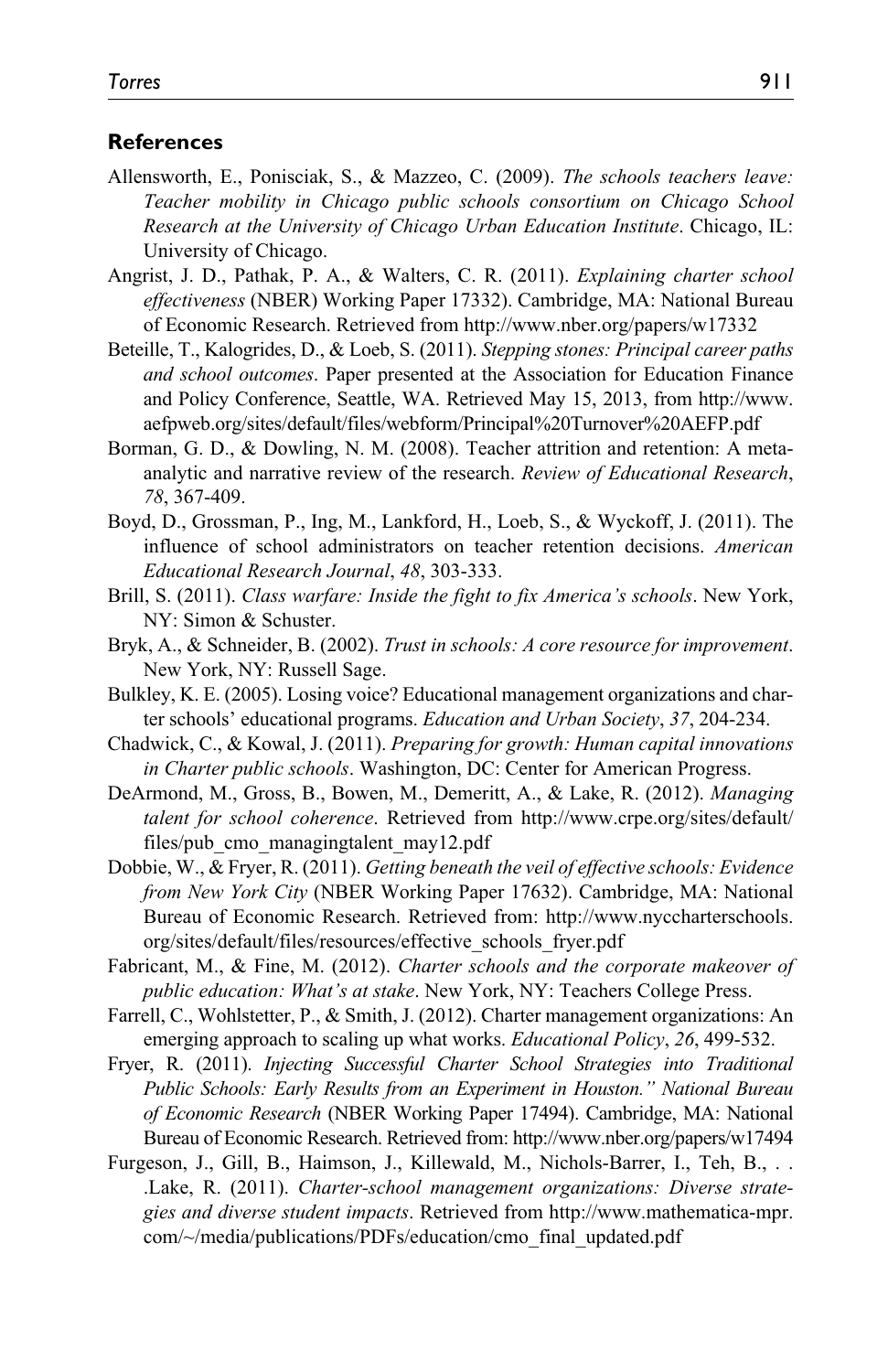- Gabor, A. (2012). *Non-participation is not an option at KIPP infinity in Harlem*. Retrieved from [http://andreagabor.com/2012/09/30/non-participation-is-not-an](http://andreagabor.com/2012/09/30/non-participation-is-not-an-option-at-kipp-infinity-in-harlem/)[option-at-kipp-infinity-in-harlem/](http://andreagabor.com/2012/09/30/non-participation-is-not-an-option-at-kipp-infinity-in-harlem/)
- Gross, B. (2011). *Inside charter schools: Unlocking doors to student success*. Seattle, WA: National Charter School Research Project, Center on Reinventing Public Education.
- Gross, B., & DeArmond, M. (2010). *Parallel patterns: Teacher attrition in Charter vs. district schools*. Retrieved from [http://www.crpe.org/sites/default/files/pub\\_](http://www.crpe.org/sites/default/files/pub_ics_Attrition_Sep10_0.pdf) [ics\\_Attrition\\_Sep10\\_0.pdf](http://www.crpe.org/sites/default/files/pub_ics_Attrition_Sep10_0.pdf)
- Guin, K. (2004). Chronic teacher turnover in urban elementary schools. *Education Policy Analysis Archives*, *12*(42). Retrieved from: [http://epaa.asu.edu/ojs/index.](http://epaa.asu.edu/ojs/index.php/epaa/article/download/197/323) [php/epaa/article/download/197/323](http://epaa.asu.edu/ojs/index.php/epaa/article/download/197/323)
- Hanushek, E. A., Kain, J. F., & Rivkin, S. G. (2004). Why public schools lose teachers. *The Journal of Human Resources*, *39*, 326-354.
- Hassel, E., Hassel, B., & Ableidinger, J. (2011). *Going exponential: Growing the charter school sector's best*. Retrieved from [http://www.progressivefix.com/wp](http://www.progressivefix.com/wp-content/uploads/2011/02/2.2011_Hassel_Going-Exponential_WEB1.pdf)[content/uploads/2011/02/2.2011\\_Hassel\\_Going-Exponential\\_WEB1.pdf](http://www.progressivefix.com/wp-content/uploads/2011/02/2.2011_Hassel_Going-Exponential_WEB1.pdf)
- Hoxby, C. M., Murarka, S., & Kang, J. (2009, September). *How New York City's charter schools affect achievement, August 2009 report* (second report in series). Cambridge, MA: New York City Charter Schools Evaluation Project.
- Huberman, M. (1993). *The lives of teachers*. New York, NY: Teachers College Press.
- Ingersoll, R. M. (2001). Teacher turnover and teacher shortages: An organizational analysis. *American Educational Research Journal*, *38*, 499-534.
- Ingersoll, R. M. (2003). *Who controls teachers' work: Power and accountability in America's schools*. Cambridge, MA: Harvard University Press.
- Ingersoll, R. M., & Merrill, L. (2012, April). *Seven trends: The transformation of the teaching force*. Paper presented at the annual meeting of the American Educational Research Association, Vancouver, British Columbia, Canada.
- Johnson, S. M. (2006). *The workplace matters: Teacher quality, retention, and effectiveness* (NEA Research Best Practices Working Paper). Washington, DC: National Education Association. Retrieved from: [http://files.eric.ed.gov/fulltext/](http://files.eric.ed.gov/fulltext/ED495822.pdf) [ED495822.pdf](http://files.eric.ed.gov/fulltext/ED495822.pdf)
- Johnson, S. M., Berg, J. H., & Donaldson, M. L. (2005). *Who stays in teaching and why? A review of the literature on teacher retention*. Retrieved from [http://assets.](http://assets.aarp.org/www.aarp.org_/articles/NRTA/Harvard_report.pdf) aarp.org/www.aarp.org /articles/NRTA/Harvard\_report.pdf
- Johnson, S. M., Kraft, M. A., & Papay, J. P. (2012). How context matters in high-need schools: The effects of teachers' working conditions on their professional satisfaction and their students' achievement. *Teachers College Record*, *114*(10), 1-39.
- Johnson, S. M., & The Project on the Next Generation of Teachers. (2004). *Finders and keepers: Helping new teachers survive and thrive in our schools*. San Francisco, CA: Jossey-Bass.
- KIPP Foundation. (2012). *The KIPP 2011 annual report card*. Retrieved from [http://](http://www.kipp.org/results/annual-report-card/2011-report-card) [www.kipp.org/results/annual-report-card/2011-report-card](http://www.kipp.org/results/annual-report-card/2011-report-card)
- KIPP Foundation. (2013). *The KIPP 2012 annual report card*. Retrieved from [http://](http://issuu.com/kipp/docs/report_card_2013?e=1180635/2262907) [issuu.com/kipp/docs/report\\_card\\_2013?e=1180635/2262907](http://issuu.com/kipp/docs/report_card_2013?e=1180635/2262907)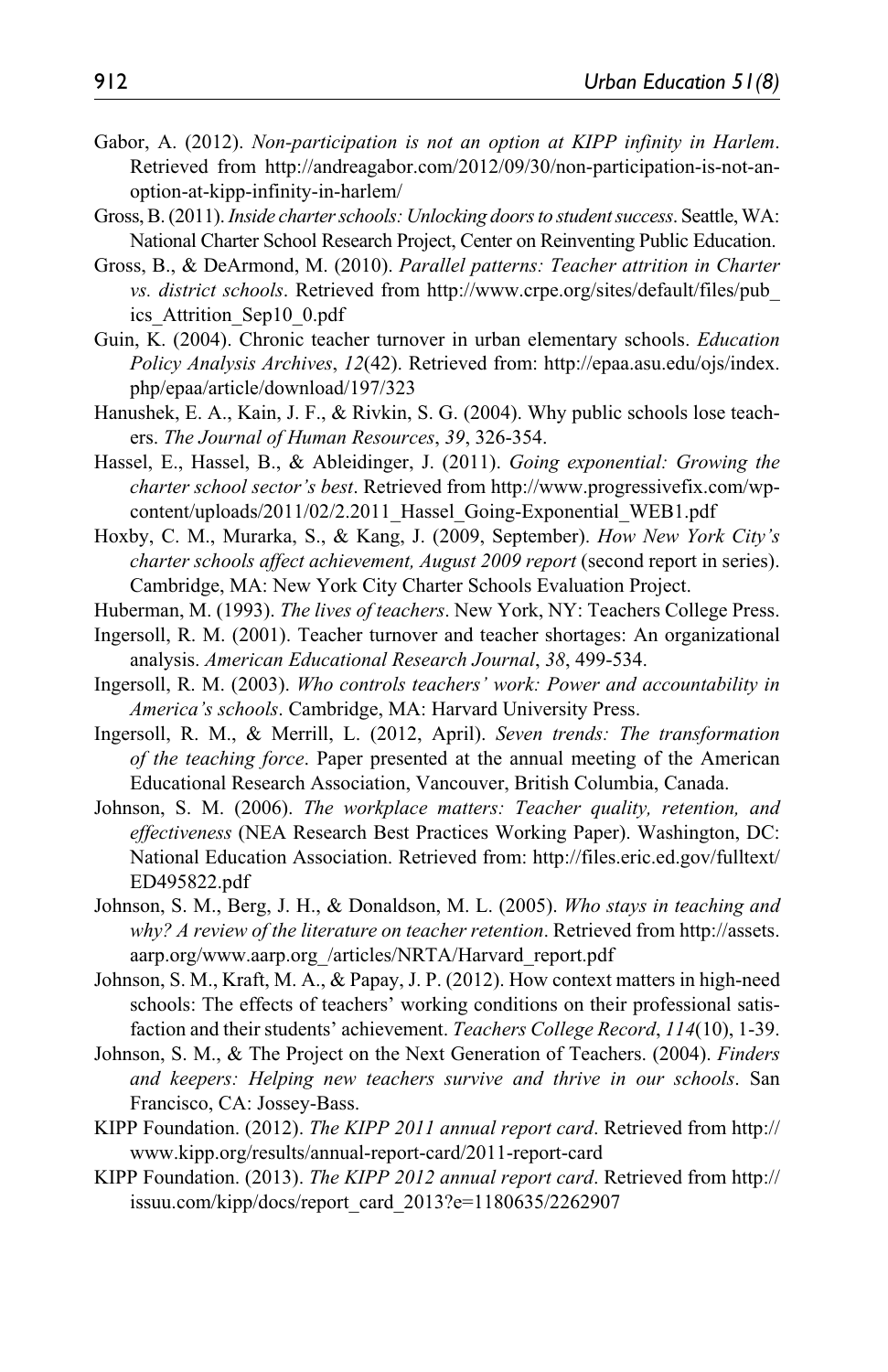- Ladd, H. F. (2011). Teachers' perceptions of their working conditions. *Educational Evaluation and Policy Analysis*, *33*, 235-261.
- Lake, R. (2007). *Identifying and replicating the "DNA" of successful charter schools: Lessons from the private sector*. Seattle, WA: National Charter School Research Project, Center on Reinventing Public Education.
- Lake, R., Bowen, M., Demeritt, A., McCullough, M., Haimson, J., & Gill, B. (2012). *Learning from charter school management organizations: Strategies for student behavior and teacher coaching*. Retrieved from [http://www.crpe.org/sites/](http://www.crpe.org/sites/default/files/pub_CMO_Strategies_mar12_0.pdf) [default/files/pub\\_CMO\\_Strategies\\_mar12\\_0.pdf](http://www.crpe.org/sites/default/files/pub_CMO_Strategies_mar12_0.pdf)
- Lake, R., Dusseault, B., Bowen, M., Demeritt, A., & Hill, P. (2010, June). *The National Study of Charter Management Organization (CMO) Effectiveness: Report on interim findings*. Seattle, WA: National Charter School Research Project, Center on Reinventing Public Education.
- Malloy, C., & Wohlstetter, P. (2003). Working conditions in charter schools: What's the appeal for teachers? *Education and Urban Society*, *35*, 219-241.
- Marinell, W. (2011). *The middle school teacher turnover project: A descriptive analysis of teacher turnover in New York City's middle schools*. The Research Alliance for New York City Schools. Retrieved from [http://steinhardt.nyu.edu/scmsAdmin/](http://steinhardt.nyu.edu/scmsAdmin/media/users/jnw216/RANYCS/WebDocs/TTP_FULL-REPORT-FINAL.pdf) [media/users/jnw216/RANYCS/WebDocs/TTP\\_FULL-REPORT-FINAL.pdf](http://steinhardt.nyu.edu/scmsAdmin/media/users/jnw216/RANYCS/WebDocs/TTP_FULL-REPORT-FINAL.pdf)
- Marinell, W. H., & Coca, V. M. (2013). *Who stays and who leaves? Findings from a three part study of teacher turnover in NYC middle schools*. New York: The Research Alliance for New York City Schools.
- Maslach, C., Schaufeli, W. B., & Leiter, M. P. (2001). Job burnout. *Annual review of psychology*, *52*(1),397-422.
- McCaffrey, D., Lockwood, J., Koretz, D., & Hamilton, L. (2003). *Evaluating valueadded models for teacher accountability*. Santa Monica, CA: RAND.
- Merseth, K. (2009). *Inside urban charter schools: Promising practices and strategies in five high-performing schools*. Cambridge, MA: Harvard Education Press.
- Miron, G., & Applegate, B. (2007). *Teacher attrition in charter schools*. Retrieved from <http://epsl.asu.edu/epru/documents/EPSL-0705-234-EPRU.pdf>
- The New Teacher Project. (2012). *The irreplaceables: Understanding the real retention crisis in America's urban schools*. Retrieved from [http://tntp.org/assets/](http://tntp.org/assets/documents/TNTP_Irreplaceables_2012.pdf) [documents/TNTP\\_Irreplaceables\\_2012.pdf](http://tntp.org/assets/documents/TNTP_Irreplaceables_2012.pdf)
- Newton, A. X., Rivero, R., Fuller, B., & Dauter, L. (2011). *Teacher stability and turnover in Los Angeles: The influence of teacher and school characteristics* (Working Paper). Retrieved from [http://www.stanford.edu/group/pace/PUBLICATIONS/](http://www.stanford.edu/group/pace/PUBLICATIONS/WORKINGPAPERS/2011_PACE_WP_NEWTON.pdf) [WORKINGPAPERS/2011\\_PACE\\_WP\\_NEWTON.pdf](http://www.stanford.edu/group/pace/PUBLICATIONS/WORKINGPAPERS/2011_PACE_WP_NEWTON.pdf)
- Ni, Y. (2012). Teacher working conditions in charter schools and traditional public schools: A comparative study. *Teachers College Record*, *114*(3), 1-26.
- Renzulli, L. A., Parrott, H. M., & Beattie, I. R. (2011). Racial mismatch and school type: Teacher satisfaction and retention in charter and traditional public schools. *Sociology of Education*, *84*, 23-48.
- Rich, M. (2013, August 26). At charter schools, short careers by choice. *The New York Times*. Retrieved from [http://www.nytimes.com/2013/08/27/education/at](http://www.nytimes.com/2013/08/27/education/at-charter-schools-short-careers-by-choice.html?pagewanted=all&_r=0)charter-schools-short-careers-by-choice.html?pagewanted=all& r=0